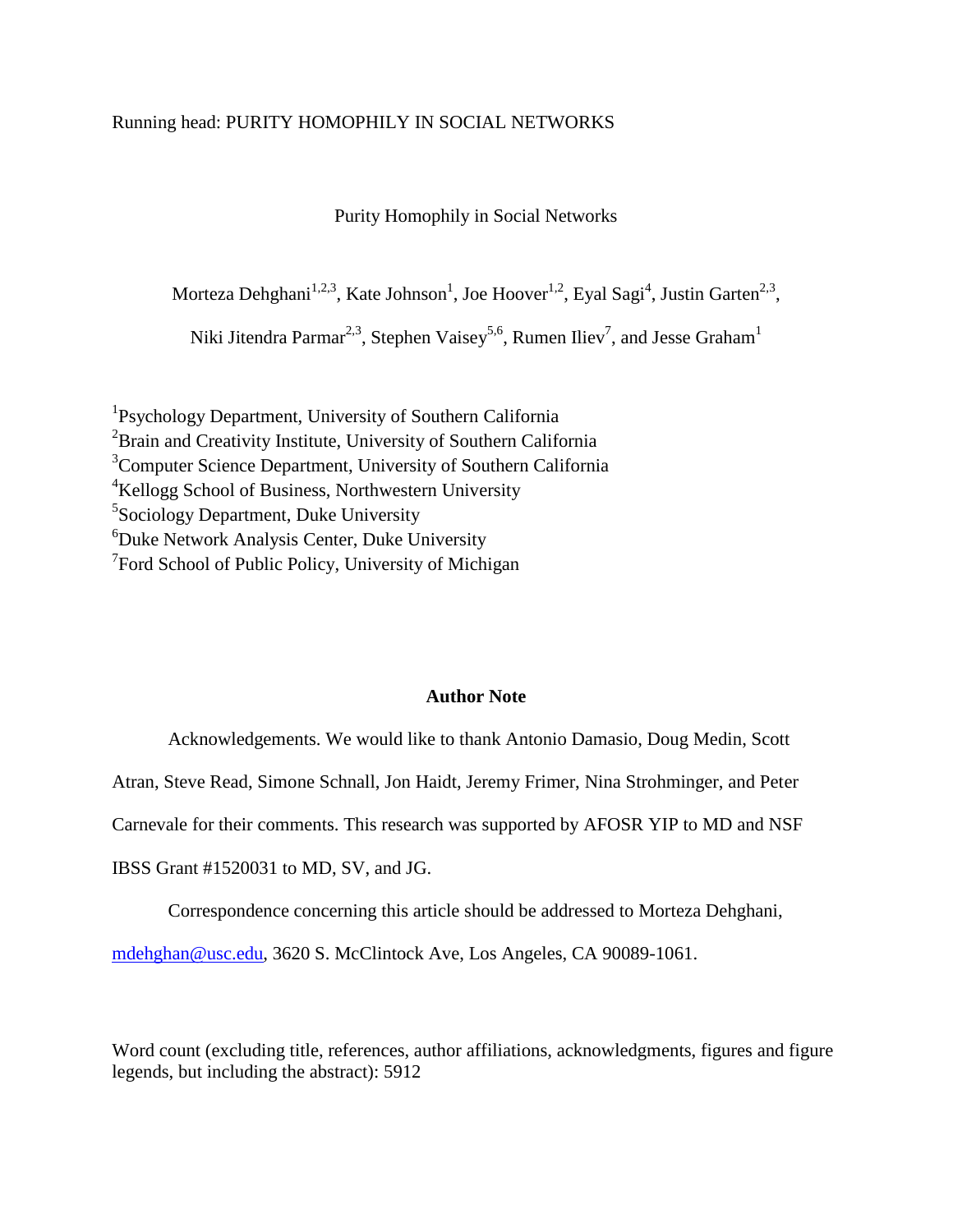#### **Abstract**

Does sharing moral values encourage people to connect and form communities? The importance of moral homophily (love of same) has been recognized by social scientists, but the types of moral similarities that drive this phenomenon are still unknown. Using both large-scale, observational social-media analyses and behavioral lab experiments, we investigated which types of moral similarities influence tie formations. Analysis of a corpus of over 700,000 tweets revealed that the distance between two people in a social-network can be predicted based on differences in the moral purity content – but not other moral content – of their messages. We replicated this finding by experimentally manipulating perceived moral difference (Study 2) and similarity (Study 3) in the lab and demonstrating that purity differences play a significant role in social distancing. These results indicate that social network processes reflect moral selection, and both online and offline differences in moral purity concerns are particularly predictive of social distance. Our research is an attempt to study morality indirectly using an observational big-data study complemented with two confirmatory behavioral experiments carried out using traditional social-psychology methodology.

*Keywords***:** Homophily, Morality, Computational Social Science, Social Networks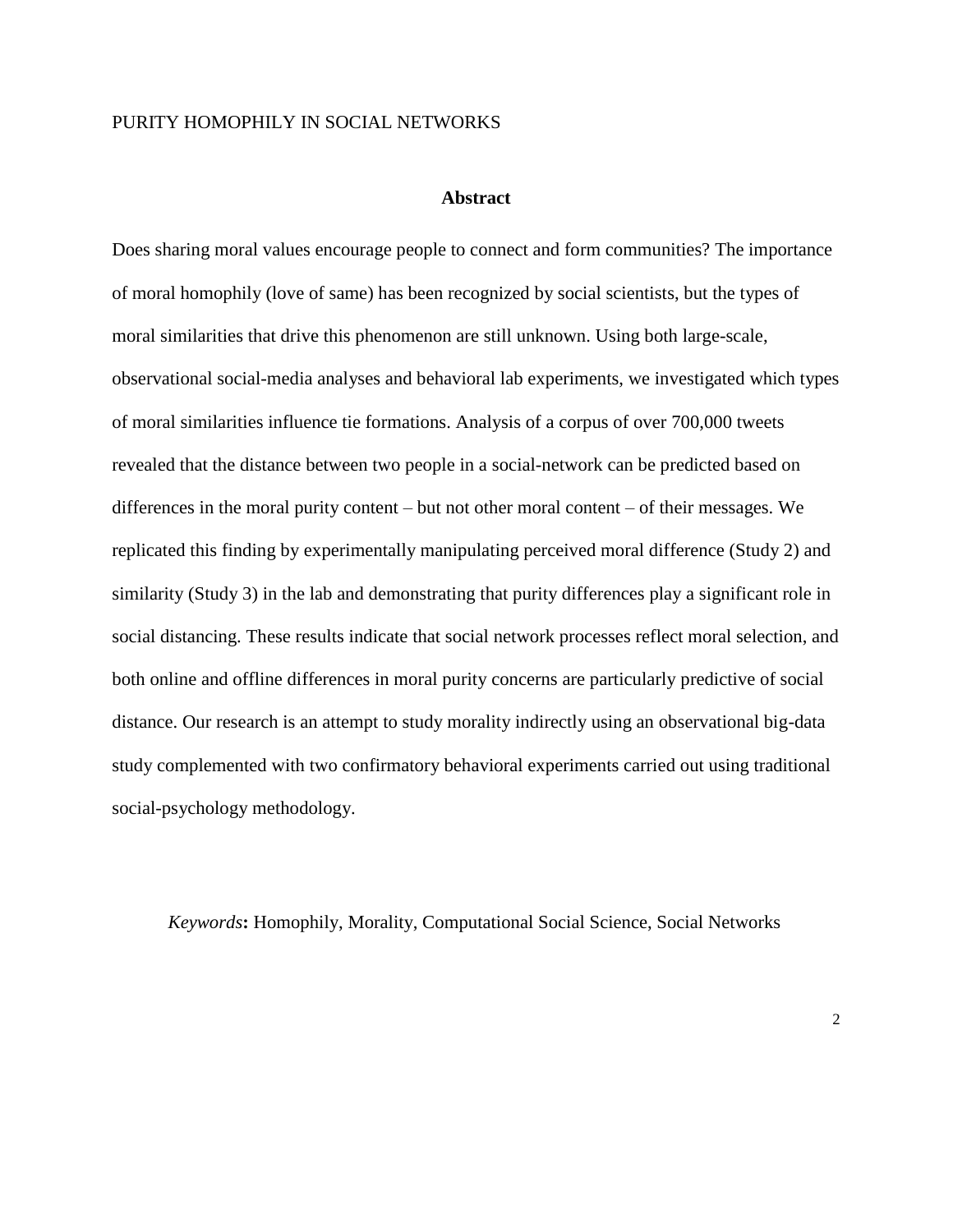## **Purity Homophily in Social Networks**

Social scientists have long recognized the importance of homophily (love of the same) for social bonds – the idea that "birds of a feather flock together" [\(Byrne, 1961; Lazarsfeld, Merton,](https://paperpile.com/c/W5N4AX/llYZS+Qgsj1+1uPNv) & [Others, 1954; McPherson, Smith-Lovin, & Cook, 2001\)](https://paperpile.com/c/W5N4AX/llYZS+Qgsj1+1uPNv). However, most of this research has emphasized how individuals associate or bond with similar others based on demographics such as age, gender, or socioeconomic status [\(Kossinets & Watts, 2009\).](https://paperpile.com/c/W5N4AX/kgT1y) More recently, scholars have identified moral values as another possible source of homophily [\(Vaisey & Lizardo, 2010\).](https://paperpile.com/c/W5N4AX/OZ4u4) People prefer more social and physical distance from others who disagree with them on moralized social issues [\(Skitka, Bauman, & Sargis, 2005\),](https://paperpile.com/c/W5N4AX/pPny2) and also prefer to live in communities with ideologically similar others [\(Motyl, Iyer, Oishi, Trawalter, & Nosek, 2014\)](https://paperpile.com/c/W5N4AX/UKyjd). One factor that might drive this tendency toward moral homogeneity is the function of moral cognition as a dynamic coordination device that facilitates third-party convergence on moral judgments [\(DeScioli & Kurzban, 2009, 2013\).](https://paperpile.com/c/W5N4AX/5B2u+enl3) From this view, moral cognition can only coordinate thirdparty judgments to the extent that those third-parties have similar moral values and, accordingly, moral heterogeneity increases the risk of personal costs caused by making a minority moral judgment.

However, despite the growing evidence for moral homophily, little is known about what types of moral similarities matter in processes of moral homophily and social network evolution. In the current research, we approach this question through the framework of Moral Foundations Theory (MFT; [Graham et al., 2011; Haidt & Joseph, 2004\),](https://paperpile.com/c/W5N4AX/SjJza+L7orh) which identifies multiple categories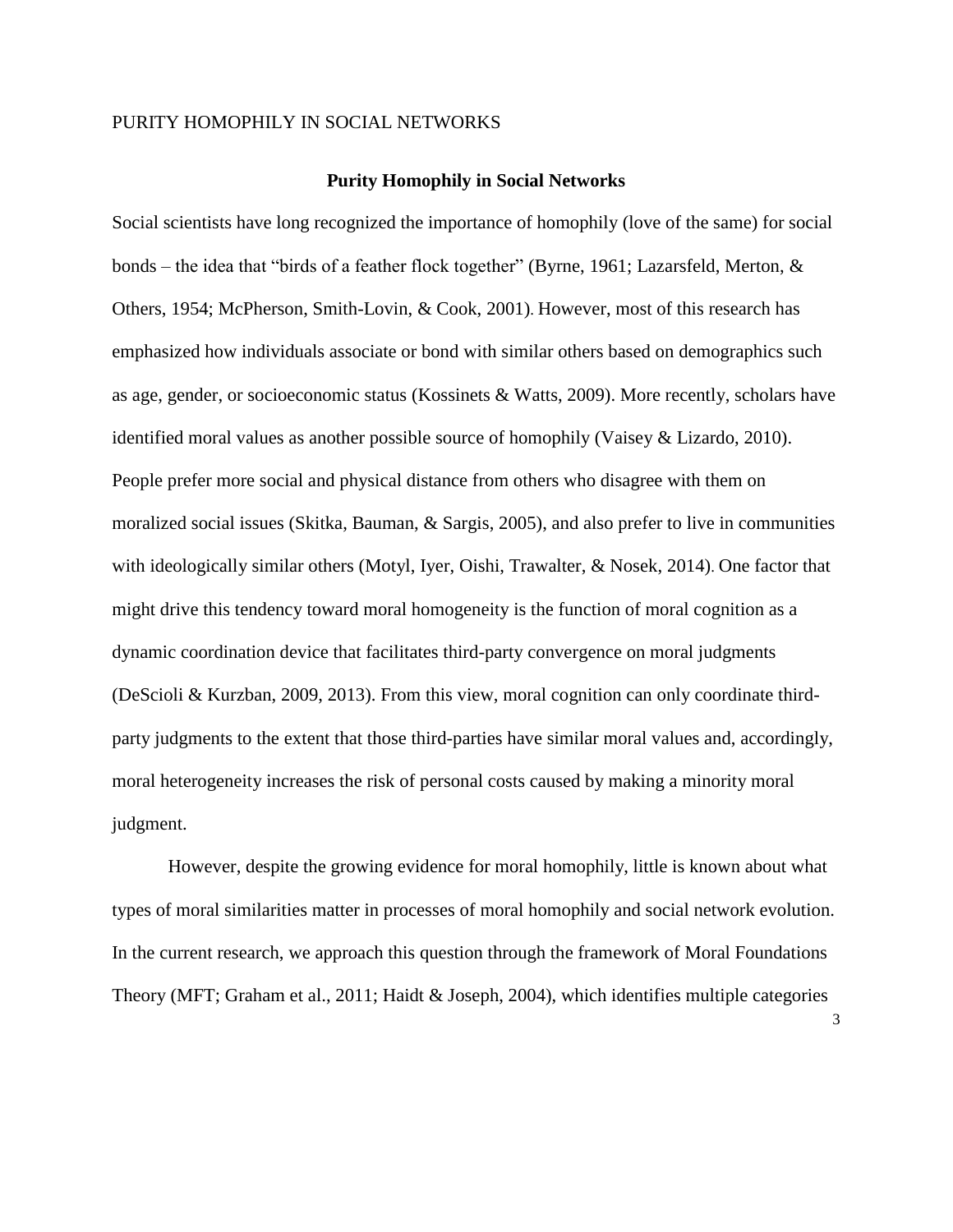of moral values that vary in the degree to which individuals and groups endorse them: care/harm, fairness/cheating, loyalty/betrayal, authority/subversion, and purity/degradation. We predicted that moral purity concerns carry more social weight than other concerns in determining distance on networks. Physical and spiritual purity concerns are linked with disgust and contamination sensitivities [\(Horberg, Oveis, Keltner, & Cohen, 2009; Lee & Schwarz, 2010; Preston & Ritter,](https://paperpile.com/c/W5N4AX/R2T0Q+miRga+VFENu+65FzE)  [2012; Rozin, Haidt, & Fincher, 2009\)](https://paperpile.com/c/W5N4AX/R2T0Q+miRga+VFENu+65FzE) and thereby tend to amplify perceptions of moral wrongness. Purity violations, compared to harm violations, also tend to be explained in terms of person-based attributes, compared to situation-based attributes [\(Chakroff & Young, 2015\).](https://paperpile.com/c/W5N4AX/796x) If purity issues are more likely than other moral issues to lead to dispositional inferences about others, they might also have stronger effects on social network tie formation and dissolution as these behaviors are at least partially dependent on dispositional evaluations of others. We therefore predicted that moral foundation concerns would predict social distance between individuals and that *purity* concerns would be the strongest predictor of distance.

Prior research has been limited by its reliance on coarse measures of both morality and network structure [\(Graham, 2014\).](https://paperpile.com/c/W5N4AX/LTu1f) One platform of increasing importance for expressing moral concerns and ideals is social media. The public and persistent nature of social media presents an unprecedented opportunity to assess moral behavior "in the wild," and to understand moral diversity in social networks and the dynamic relationship between network structure and moral content.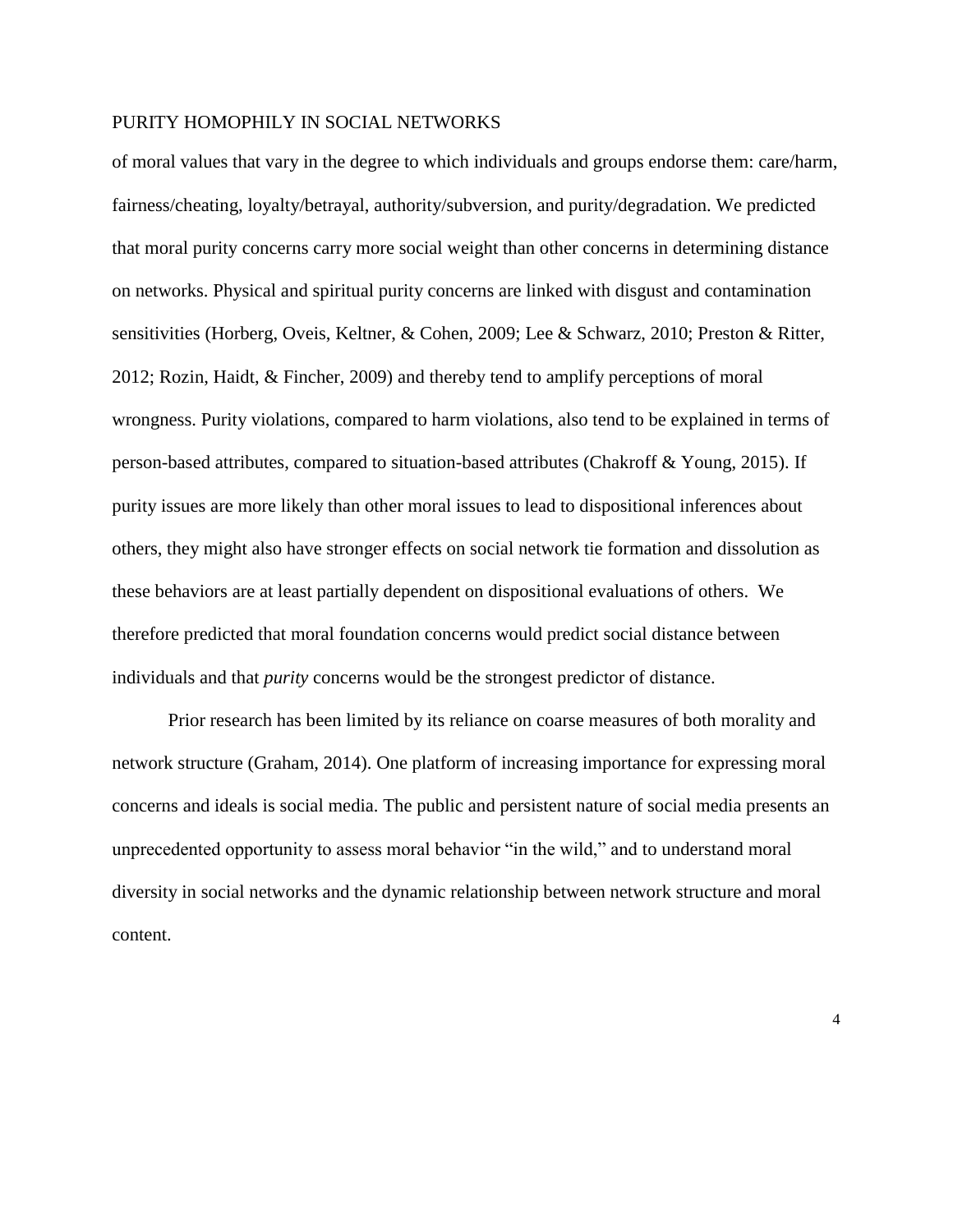Our investigation relies on a mix of large-scale observational social media analysis and two behavioral lab experiments. In our first study, we used machine learning and natural language processing to measure moral concerns as expressed in real-world contexts, and to investigate how they relate to distance on a large social graph. We then replicated these findings with two behavioral experiments carried out using traditional social-psychology methodology.

#### **Study 1**

In studying morality in an environment like Twitter (or Facebook), it is vital to acknowledge the network structure surrounding each user, in addition to the content of their messages. Users are only exposed to tweets from the other users they follow, and a user's place in the network essentially determines the type of content they receive. In the current study, we investigate whether individuals' moral concerns can be used to predict the distance between them in their social network.

#### **Method**

 $\overline{\phantom{a}}$ 

**Twitter<sup>1</sup> Data Collection**. We used the Tweepy API<sup>2</sup> to access the public Twitter stream, which provides random samples of the data flowing through the network. We collected tweets related to the 2013 US government shutdown. We specifically chose this issue as it served to

<sup>&</sup>lt;sup>1</sup> Twitter is an online social networking site that allows users to send short messages to each other. These messages are called "tweets", and are 140 characters or shorter. Users can read the tweets of the users they follow, and can "retweet" them (i.e., share other people's public messages). Currently, Twitter is the most popular social networking site that allows access to its database. There recently has been an upsurge in using Twitter data in psychological research (e.g. Eichstaedt et al., 2015; Barberá et al. 2015).

<sup>&</sup>lt;sup>2</sup> <http://docs.tweepy.org/en/latest/api.html>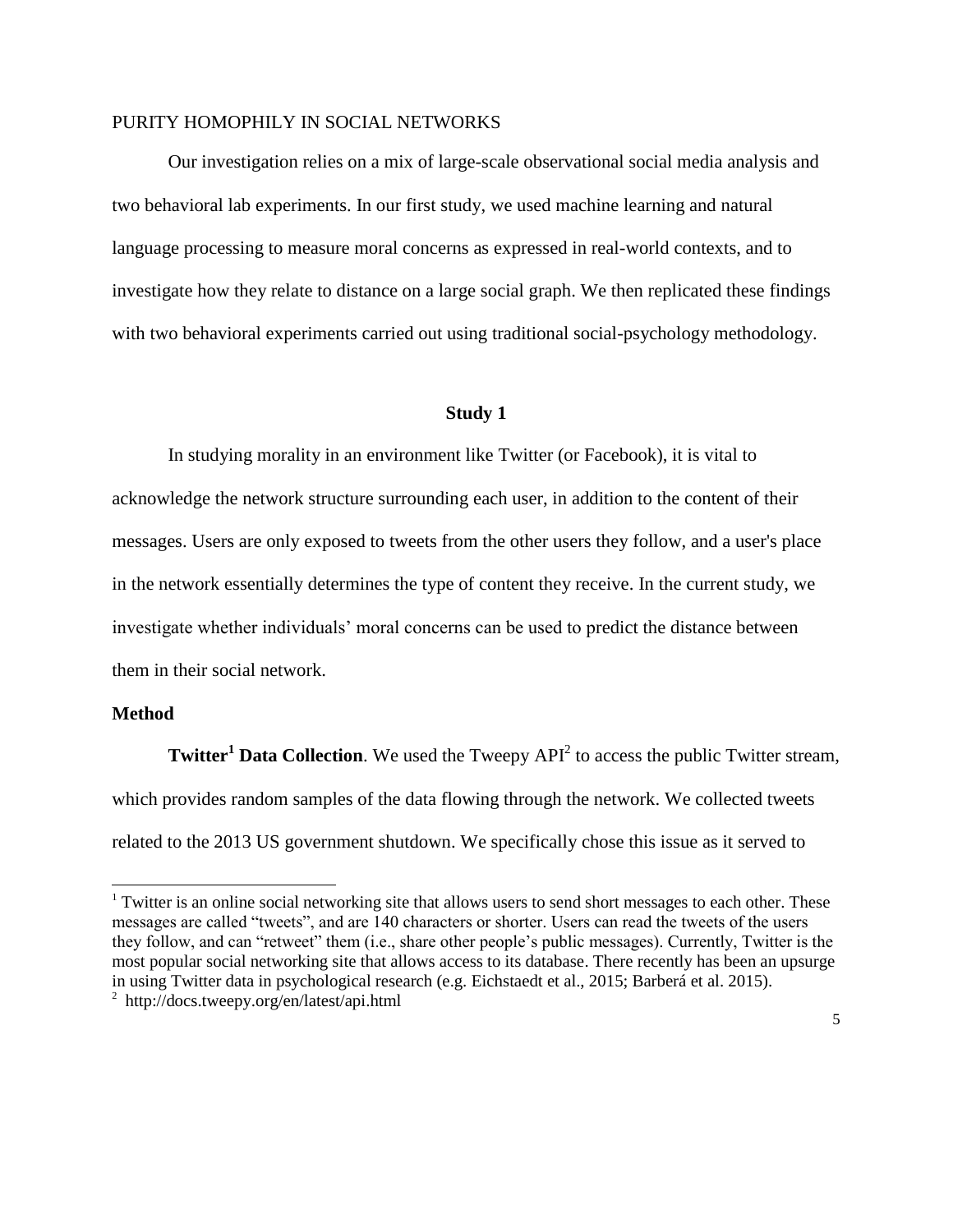highlight the deep ideological differences between political groups in the US, and we anticipated it would receive wide online coverage. We started collecting data on the first day of the shutdown (October 1st, 2013). We searched the public stream for a list of hashtags and pages that were collected independently and agreed upon before we began collecting data. We stopped data collection on October 24th, about a week after the end of the government shutdown. We collected the following information about every tweet: the date and time the tweet was published, the ID of the user who published the tweet, and the content of the tweet itself. Following the period in which we collected the tweets, we gathered information about the network structure within the corpus using the Tweepy API. Specifically, we collected the list of followers and friends for every user in the corpus and used this information to map the network structure.

Overall, after removing non-English Tweets and duplicates, we formed a corpus of 731,332 tweets from 220,251 users. We were able to collect network structure from 188,467 users. Within the corpus of these tweets with network information, 46% of the tweets (339,816) were retweets, and were not used in the analysis due to the possibility of introducing confounds. We categorized tweets as retweets based on the following two criteria: 1. They were marked by Twitter as "retweets" 2. A duplicate of them existed in the corpus from a prior point in time.

**Measuring Moral Rhetoric in Twitter.** The most common approaches in capturing moral thought and behavior involve directly asking participants to make moral judgments about various issues or observing moral behaviors in lab-based psychological studies. Our work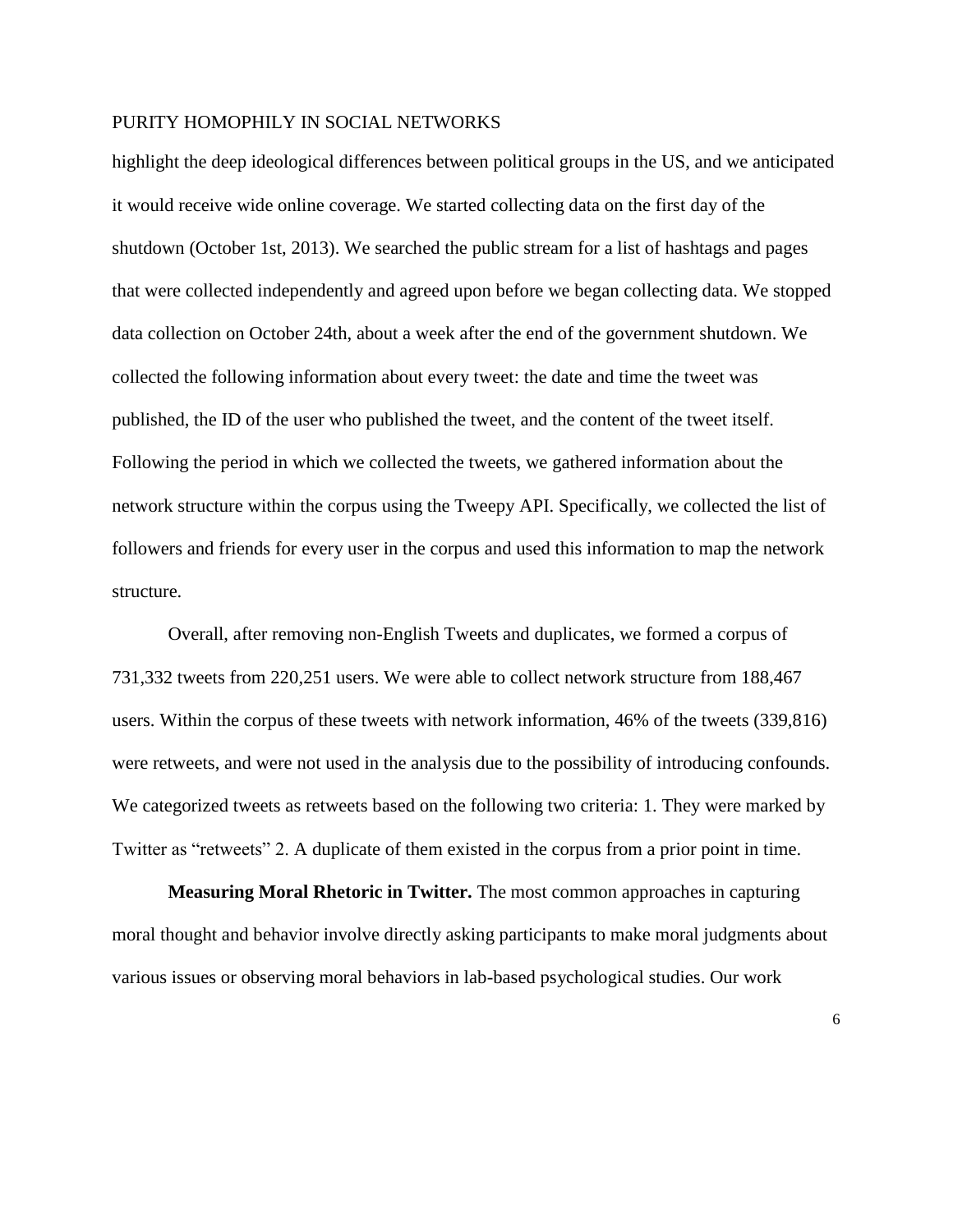preserves these classic goals and methodologies while leveraging advances in computer science to approach them in a new way. Specifically, in this study we attempt to capture morality more indirectly by observing the naturally-occurring "moral residue" left behind in the texts of social discourse.

Figure 1 outlines the algorithm we used, which is described in detail in the supplemental materials. Our measure relies on word co-occurrence patterns as used by Latent Semantic Analysis (LSA) [\(Deerwester, Dumais, Landauer, & Furnas, 1990; Landauer & Dumais, 1997\).](https://paperpile.com/c/W5N4AX/2FXyL+ibI7p) In LSA words are represented as vectors in a semantic vector space derived from a matrix of word co-occurrence frequencies. One important property of this space is that the distance between two words is inversely related to the probability that they will co-occur in the text. A common measure used for the distance is the angle between the vectors representing the words where, for normalized vectors, the cosine of the angle is equivalent to the correlation between the vectors. Because of the way words are used in language, these patterns of co-occurrence are not random and words that relate to similar topics tend to occur together more frequently than unrelated words (e.g., 'moon' and 'earth' tend to occur with each other more frequently than either tends to occur with 'gun').

Another crucial property is that, because this space is linear, vectors can be aggregated in a relatively simple fashion. That is, it is possible to generate vectors that represent the content of short spans of text by using vector addition on the vectors representing the individual words contained in the span [\(Landauer, McNamara, Dennis, & Kintsch, 2013\).](https://paperpile.com/c/W5N4AX/HIW1l) We used this to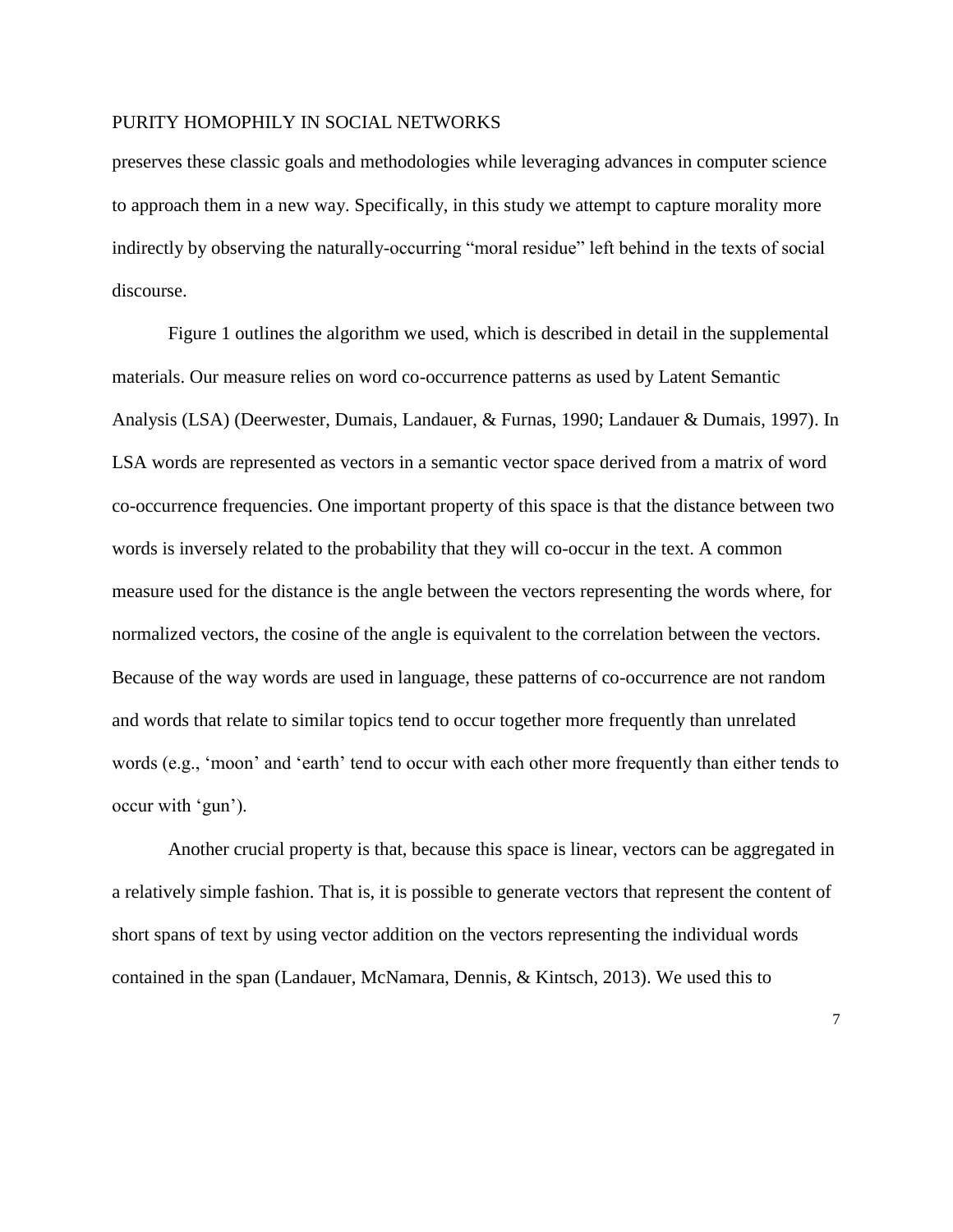compute an aggregate vector for every tweet in our corpus. Subsequently, we computed the average angle between a tweet and a vector representing a set of terms associated with a particular moral concern. These terms were identified based on the Moral Foundations Dictionary [\(Graham, Haidt, & Nosek, 2009\).](https://paperpile.com/c/W5N4AX/PQZYU) In this context, the 'loading' of a tweet for a particular category (e.g. purity), refers to the degree of overlap between the semantic vector representing the tweet, and the vector representing the category of interest.

Our method builds on standard word count techniques widely used in social sciences (e.g. Linguistic Inquiry and Word Count software; [Pennebaker, Booth, & Francis, 2007\)](https://paperpile.com/c/W5N4AX/kfVgi). Specifically, rather than relying on how often a moral term appears in a corpus, we measure the degree of semantic similarity between the terms of interest and tweets. Effectively, LSA-based techniques provide estimations of contextual substitutability of words. For example, if 'rape' is a word of interest, our method determines that 'molestation', 'abuse', 'filthy', 'sex', etc. happen in the same context as 'rape' and provide an observable approximation of its semantic content. Therefore, in our analysis, not only words that are part of the Moral Foundations Dictionary, but words that have been determined to provide an estimation of the semantic content of the dictionary words, are weighted toward the moral loading of a tweet. An additional difference between our method and the standard word-count techniques is that our method is not limited to a fixed dictionary. Even though, the analysis starts with a set of seed words (in this case, words from the Moral Foundations Dictionary), it is the context of the text being analyzed that ultimately determines the vectors representing the categories.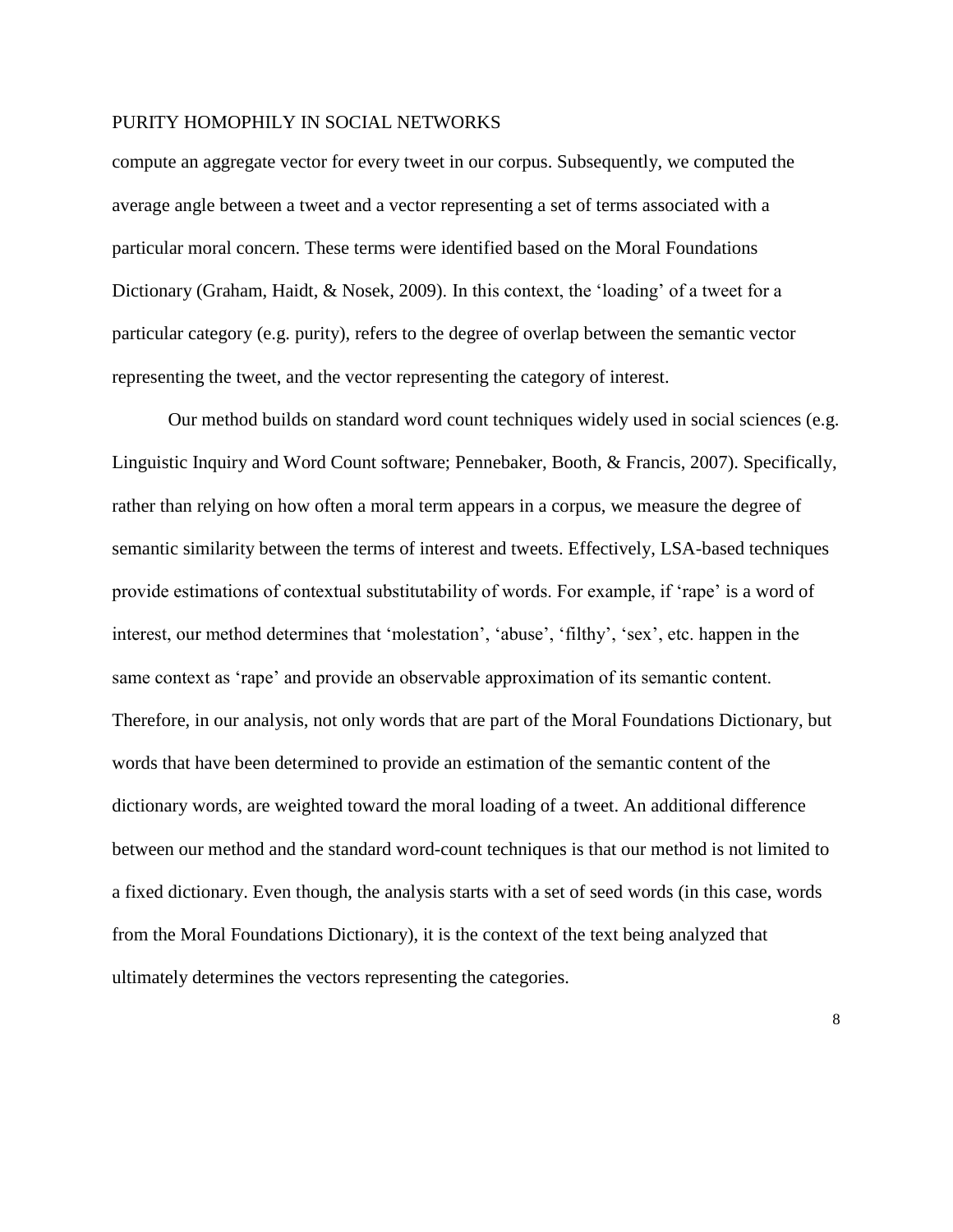This approach has already been applied to morally-loaded topics such as terrorism and abortion (Sagi & Dehghani, 2013). This method is flexible enough and has been applied to a wide variety of corpora, such as blog entries, political transcripts, and newspaper articles. Moreover, because previous applications of this approach have focused on analyzing 30-word snippets extracted from the texts based on keyword identification, we believe that it is suitable to the analysis of short texts, such as tweets.

To further investigate the effect of non-moral processes on distance, we chose the five psychological processes categories from the Linguistic Inquiry and Word Count Software (Social processes, Affective processes, Cognitive processes, Biological processes, and Relativity; [Pennebaker et al., 2007\)](https://paperpile.com/c/W5N4AX/kfVgi) and used our method to calculate the loadings of each of the tweets with regards to these categories. These categories were used as control, and for "benchmarking" the predictive power of purity difference against several relevant non-moral categories. It is worth noting again that our analysis is based on the degree of overlap between the semantic vectors representing the categories and the vectors representing the tweets, and not on the individual word level. Therefore, the benchmarking analysis is not affected by the differences in sizes of the dictionaries used.

**Community Detection.** In order to identify the various communities in our data, we formed a network based on 'follower' information. That is, we connected two users on the social graph, using an edge, if one user was the follower of the other. This resulted in 14,904,481 edges (links between users) connecting the 188,467 nodes (users) in the graph. Given the size of the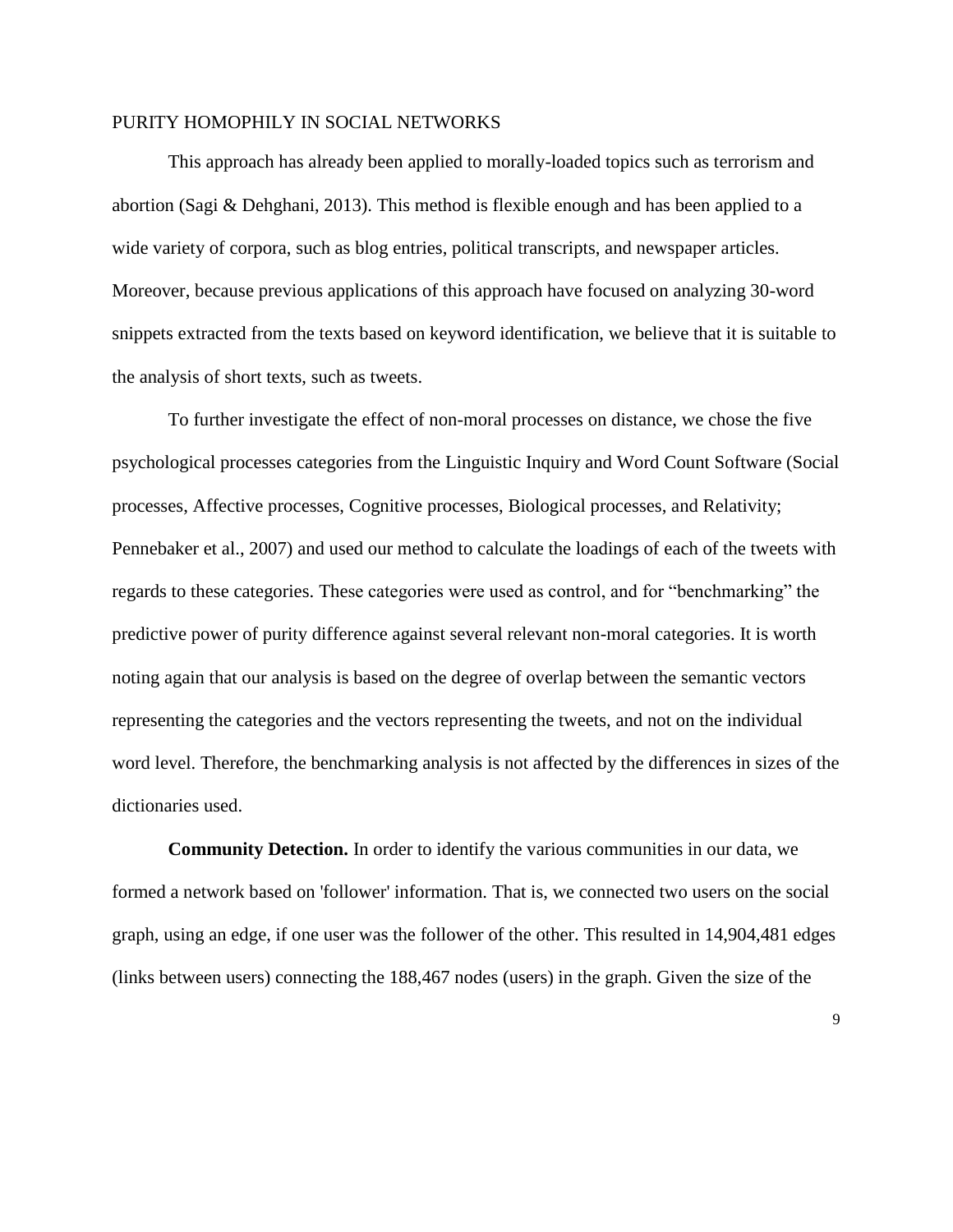network, we made the simplification that the graph is undirected. This assumption allowed us to use a community detection algorithm that is linear in the number edges. Specifically, we used a community detection algorithm by [\(Clauset, Newman, & Moore, 2004\)](https://paperpile.com/c/W5N4AX/mrZkG) which works especially well for large graphs (supplemental materials), but only works on undirected graphs. We used the implementation of this algorithm available in the R iGraph [\(Csardi & Nepusz, 2006\)](https://paperpile.com/c/W5N4AX/2Behh) package. This method discovered two main large communities in the network, which include 93.6% of the users. Manual verification of the affiliations of members (following major Democratic or Republican politicians) of these two communities revealed that they represented these two major political groups in the US.

**Distance.** We calculated distance between two users on the social graph using the length of the shortest path between them. The shortest path is calculated using breadth-first search in the R iGraph package. Two users have a distance of one when there is an edge connecting them (one of them directly 'follows' the other), and a distance of two if there is a user in between them (i.e. the two users have a friend in common, but they don't directly follow each other). For our analysis we calculated the shortest-path distance between 10,000,000 random sets of users. Approximately, 99.9% of the users in the network are of distance 1 to 5 from each other. Therefore, we only considered distances that fall within this range. Distances of more than 5 are due to missing network structures in our dataset. For within community analysis, we restricted our analysis to distances 4 or less, as within community distance of 5 was quite rare in our database (less than 0.9% of the within community sample).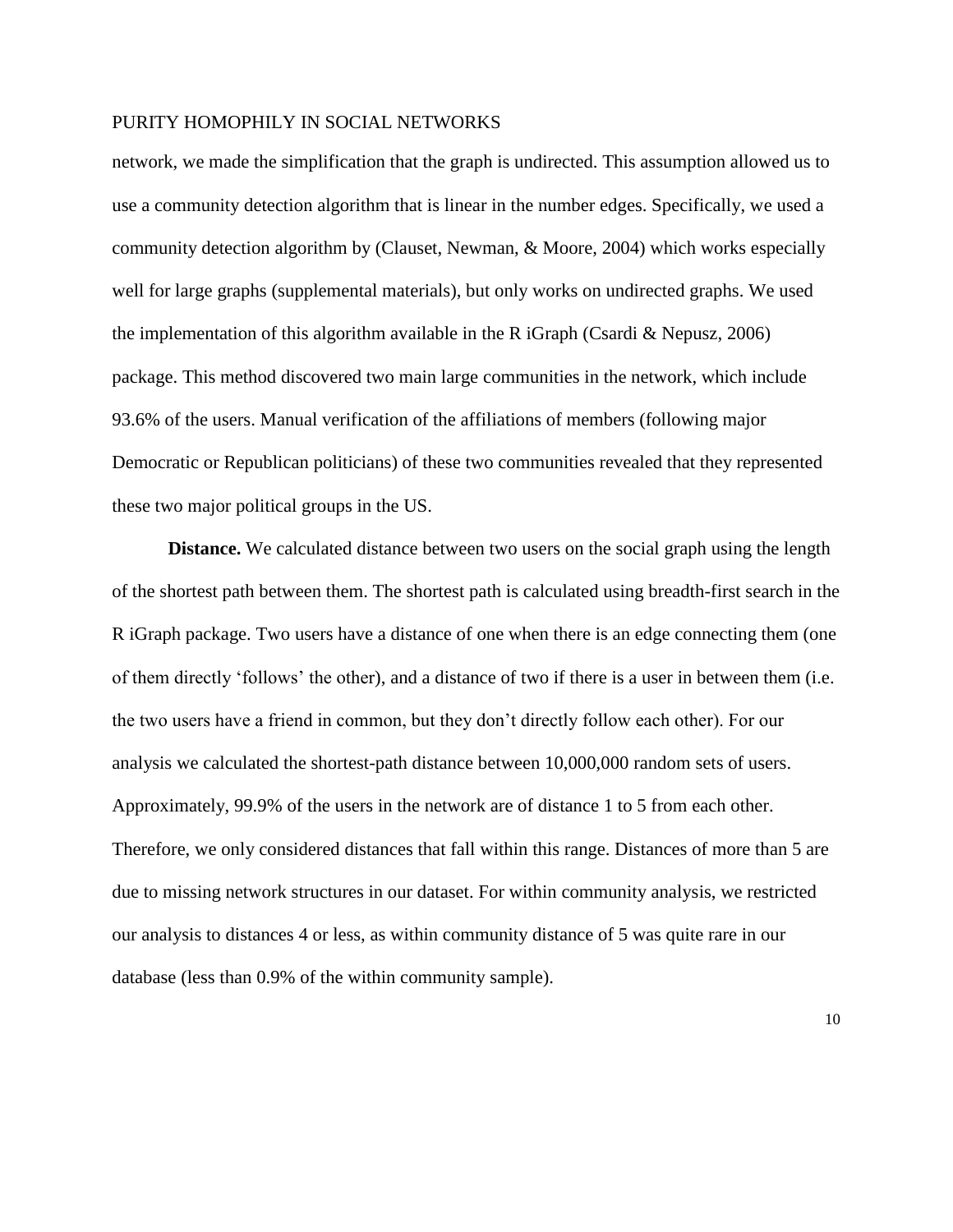**Analysis**. To test the hypothesis that social distancing is associated more strongly with purity concerns than with other moral concerns, we first conducted pairwise comparisons of mean moral difference scores between user pairs for each moral concern at each level of network distance. We also replicated these pairwise comparisons for purity concerns within Liberal and Conservative network clusters in order to investigate the possibility that the hypothesized effect of purity on social distance holds only across political affiliations. Per our hypothesis, we expected to see a linear increase in purity difference with each increase in network distance, however, importantly, we did not expect to see a comparable effect for the other moral concerns. Further, we predicted that the linear effect of purity would be comparable within both Liberal and Conservative clusters. To conduct this analysis, we estimated generalized linear mixed effects models [\(Bolker et al., 2009; Raudenbush & Bryk, 2002\)](https://paperpile.com/c/W5N4AX/MGSq+eXPK) in which moral difference scores were the dependent variables; social distance was both the grouping factor  $(N = 5)$  and the independent variable; and users were included as random effects. While complex, this model permitted us to directly test our hypothesis while also accounting for random effects caused by repeatedly sampling moral loadings from the same users (for example, user A might follow users B, C, and D, and therefore three distance measures would be partially based on user A's moral concerns). We then used Tukey's Honest Significant Difference [\(Tukey, 1949\),](https://paperpile.com/c/W5N4AX/dY1u) a conservative single step multiple comparison procedure, to compare users' mean moral difference scores for each moral concern at each level of distance (i.e. users that are directly connected to each other, those that have a distance of two, etc.). We then repeated these steps for clusters of Liberal and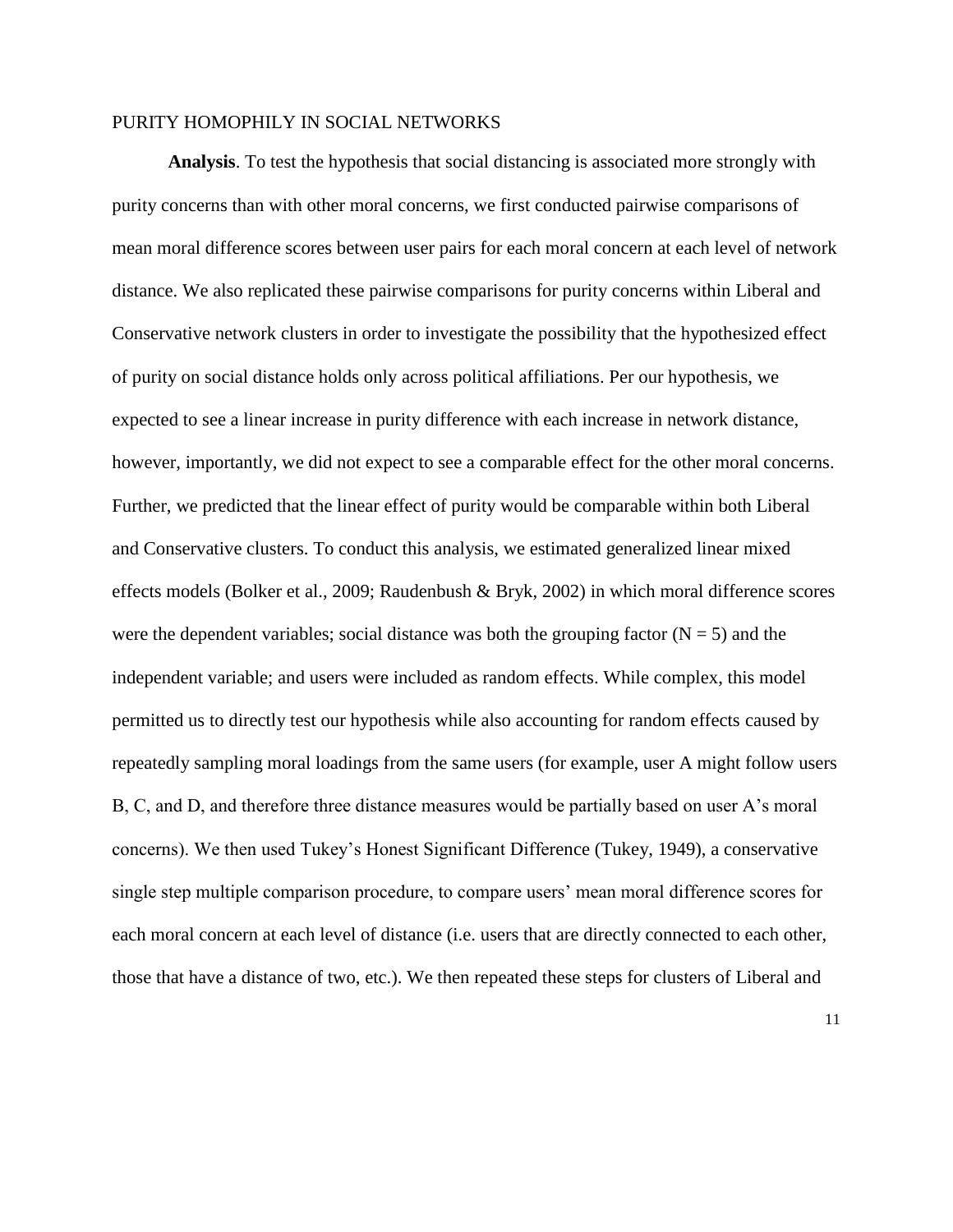Conservative users with purity difference as the dependent variable in order to investigate whether the effect of purity on network distance is stable across political groups.

In our second and primary analysis, we used a Support Vector Machine (SVM) regression function with a radial base kernel to evaluate the degree to which moral difference scores for each domain predict social distance. SVMs, which are a supervised machine learning technique first introduced by Vapnik (Vapnik, 2000), are conceptually similar to classical Ordinary Least Squares (OLS) regression in that they estimate the relationship between independent and dependent variables. However, SVMs are more robust to overfitting, compared to OLS regression, and are therefore able to provide a more accurate estimate of model error, particularly for large datasets. To test the hypothesis that purity concerns are the best predictor of social distance, compared to other moral concerns, we compared the root-mean-squared errors (RMSE), a common metric of model fit [\(Chai & Draxler, 2014; Moriasi et al., 2007\),](https://paperpile.com/c/W5N4AX/odEi+hx6s) generated from random permutation tests. More specifically, for each regression model we randomly sampled 10,000 data points, 100 different times from the dataset, and for each sample-set performed 10-fold cross validation. We then compared the total RMSEs, across the 100 independent samples, between each moral concern. Finally, to assess the degree to which purity concern difference predicts social distance above and beyond the other moral concern differences, we regressed social distance on all five moral concern difference measures in an OLS multiple regression model.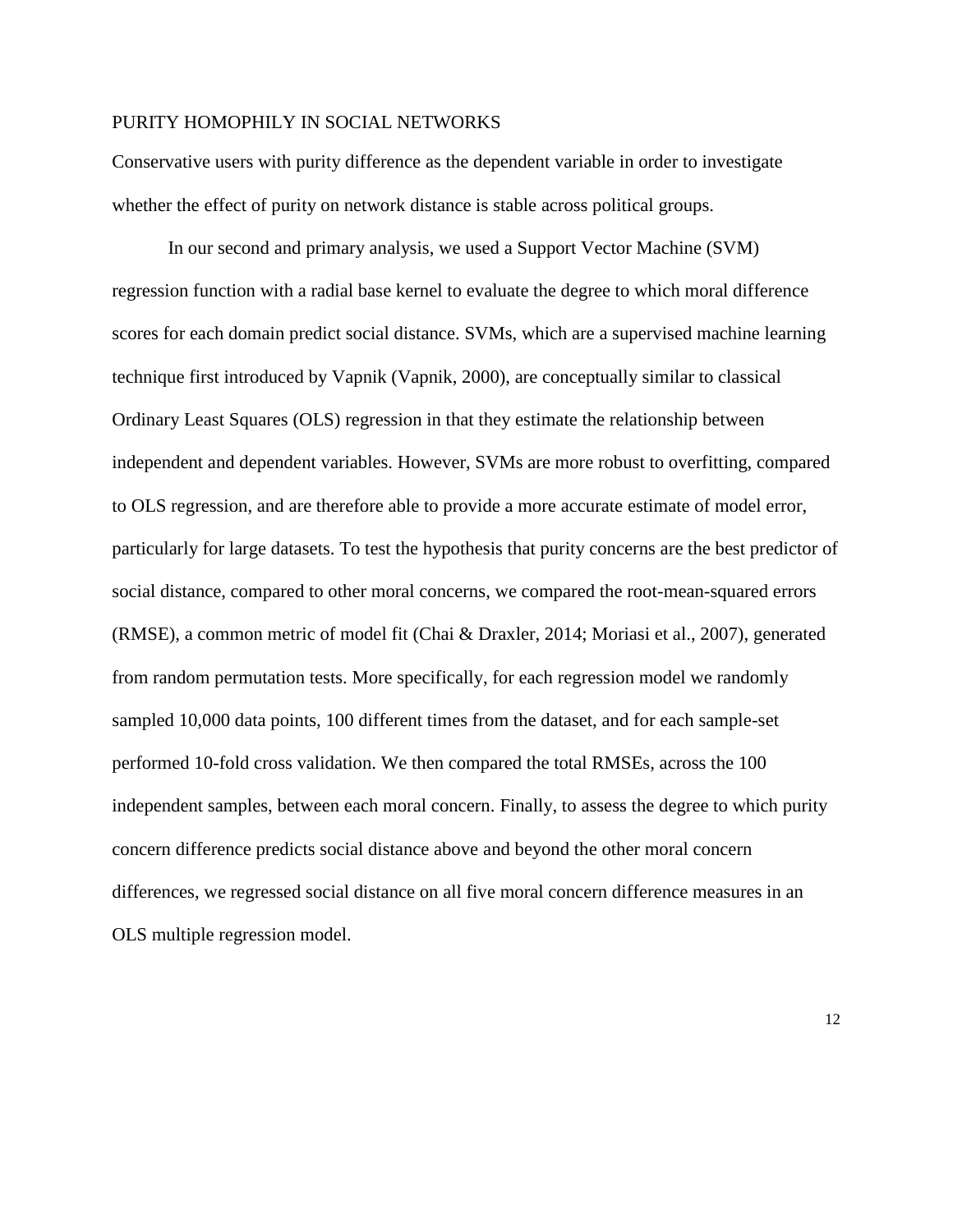# **Results**

There was positive correlation between the distance between users and the differences in the purity loadings of their tweets,  $r(9990240) = 0.137$ ,  $p < 0.001$  (*Figure 2*). The generalized mixed effects model predicting purity difference scores from network distance revealed revealed a main effect of distance  $F(4, 9990232) = 27445$ ,  $p < 0.001$ . General linear models with Tukey's HSD, with the same factors as above, revealed a significant increase in purity difference at each level of distance, such that the purity difference between users increased at every distance level (*Figure 3*): level two ( $M = 0.0323$ ,  $SD = 0.025$ ) versus level one ( $M = 0.0278$ ,  $SD = 0.022$ ), level three ( $M = 0.0371$ ,  $SD = 0.030$ ) versus level two, level four ( $M = 0.0445$ ,  $SD = 0.035$ ) versus level three, and level five  $(M = 0.0471, SD = 0.0465)$  versus level four (*Table 1*). In other words, users with similar levels of purity concerns had shorter connections between them and as the degree of differences between purity concerns increased so did the distance between the users. While the differences between these estimated means might seem small, it is important to keep in mind both the high dimensionality of the data and the precision of the estimation; as the *Cohen's* d's indicate, these are substantial effects. Further, as predicted, this monotonic increase was not observed with any other MFT concerns (see *Tables 1a* and *2a* in supplemental material for descriptive statistics and pairwise comparisons). Moreover, examining the relationship between distance and purity difference *within* the two main large communities in the network revealed that this positive linear relationship, between distance and difference in purity loadings holds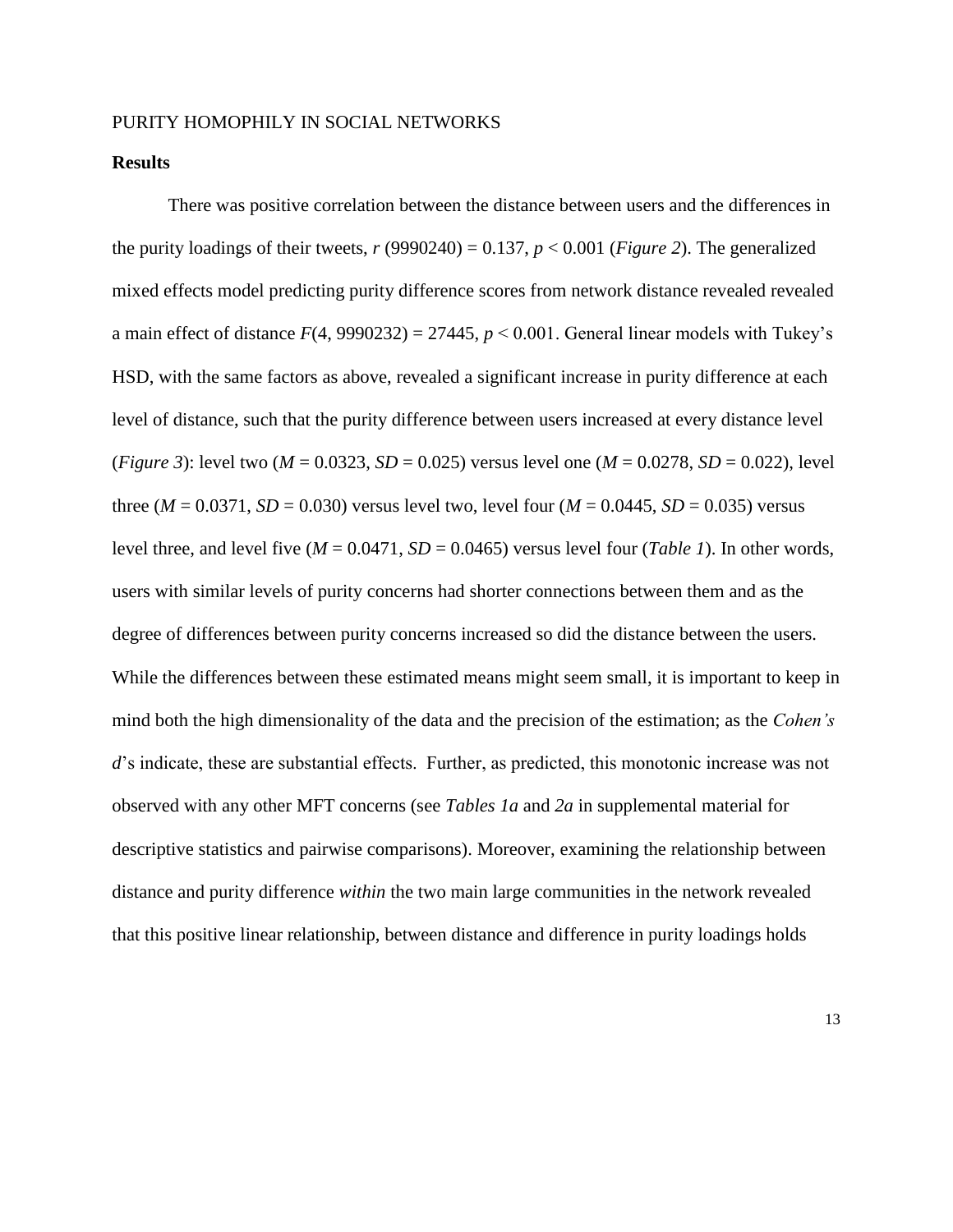even within clusters (*Table 1*). This pattern indicates that the observed relationship cannot be explained by general differences between liberals and conservatives (see supplemental material).

Next, we performed Support Vector Machines [\(Vapnik, 2000\)](https://paperpile.com/c/W5N4AX/EeQjj) regression to investigate whether the distance between two users can be predicted based on the difference between the moral loadings of their tweets (method section). Specifically, across 100 iterations we randomly sampled 10,000 data points and estimated SVM models with 10-fold cross validation for each moral concern. After each iteration, we extracted the current model's RMSE, which ultimately yielded 100 RMSEs for each moral concern model. We then conducted *t*-tests comparing the distribution of RMSEs extracted from the purity models to those extracted from the other models. These results demonstrate that the difference in purity loadings was the most accurate predictor of distance compared to the loadings of other concerns (*Table 2*). Next, we entered each moral difference measure simultaneously in a multiple regression model estimated with the entire dataset. This model provided strong convergent support for the hypothesis that differences in purity concerns not only have a stronger association with social distance than distances in other moral concerns, but also that this association remains robust even after accounting for the effects of moral concern differences in other domains. More specifically, when controlling for all other moral difference measures, the effect of purity difference ( $\beta = 0.13$ , SE = 0.007) was substantially larger than the effect of any other moral difference measure (all |*β|* < 0.06, all SEs < 0.014; *Table* 3).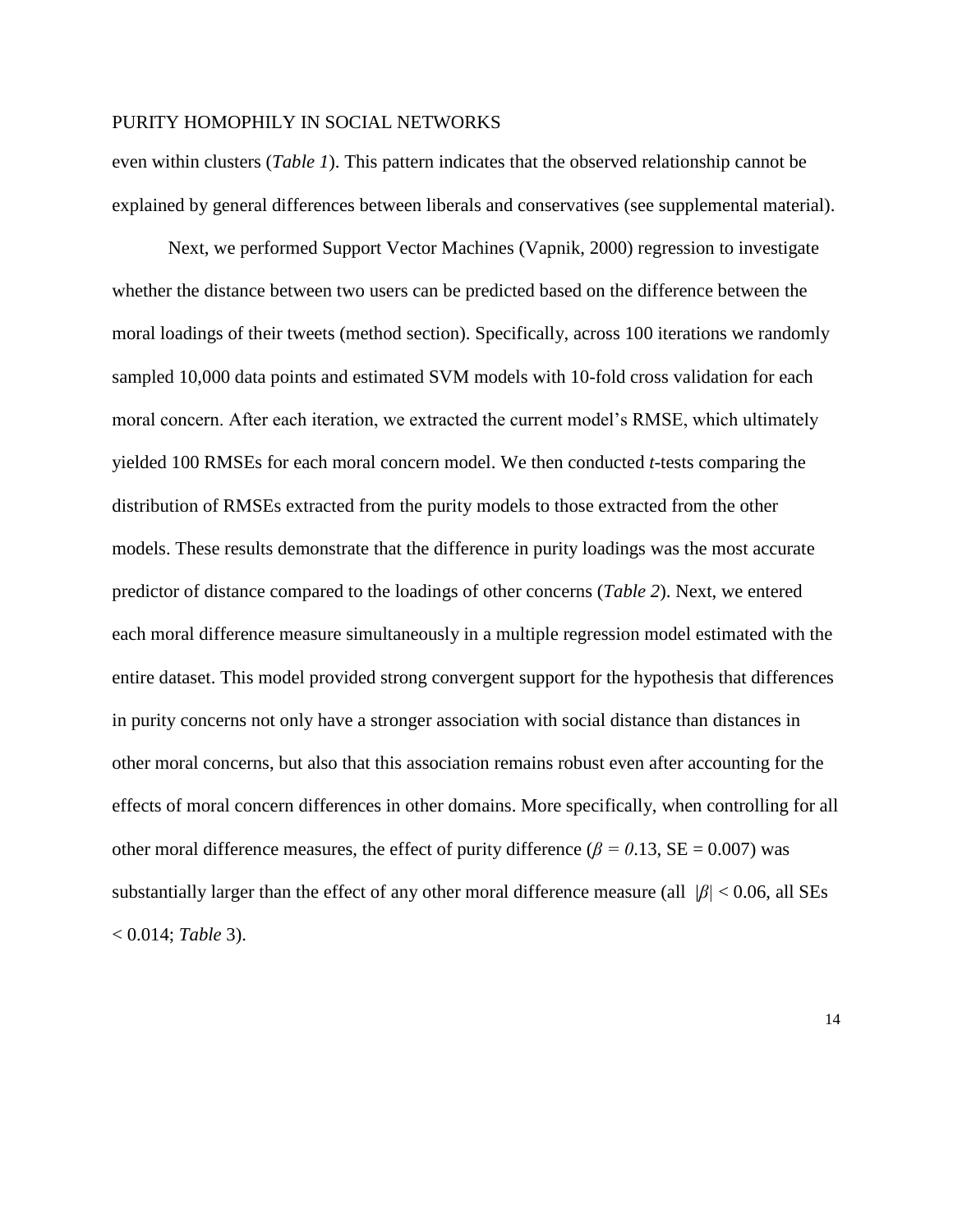Finally, performing Support Vector Regression, with the same settings as above, we observe that difference in purity loadings is a significantly more accurate predictor of distance compared to differences in the loadings of the LIWC Psychological categories: purity vs. Social Processes: *t* (198) = -8.396,  $p < 0.001$ ,  $d = -0.594$ ; purity vs. Relativity: *t* (198) = -6.305,  $p <$ 0.001,  $d = -0.446$ ; purity vs. Cognitive Processes:  $t(198) = -10.665$ ,  $p < 0.001$ ,  $d = -0.755$ ; purity vs. Biological Processes:  $t(198) = -6.1162 p < 0.001$ ,  $d = -0.433$ ; purity vs. Affective Processes:  $t(198) = -9.556$ ,  $p < 0.001$ ,  $d = -0.676$  (see *Table 3a* in supplemental materials for additional statistics)

#### **Study 2**

The results of our first study revealed the existence of purity homophily in social networks. Specifically, we demonstrated that within our corpus there was an increase in social distance as a function of increase in difference in purity loadings. Study 2 was conducted to replicate the effects found in the Twitter data by experimentally manipulating perceived differences in moral concerns to test the effects of perceived differences in moral purity concerns on physical and social distancing preferences, and to determine if these effects were stronger than the effects of perceived differences in other moral concerns. This study was preregistered on the Open Science Framework [\(https://osf.io/237fk/\)](https://osf.io/237fk/).

#### **Method**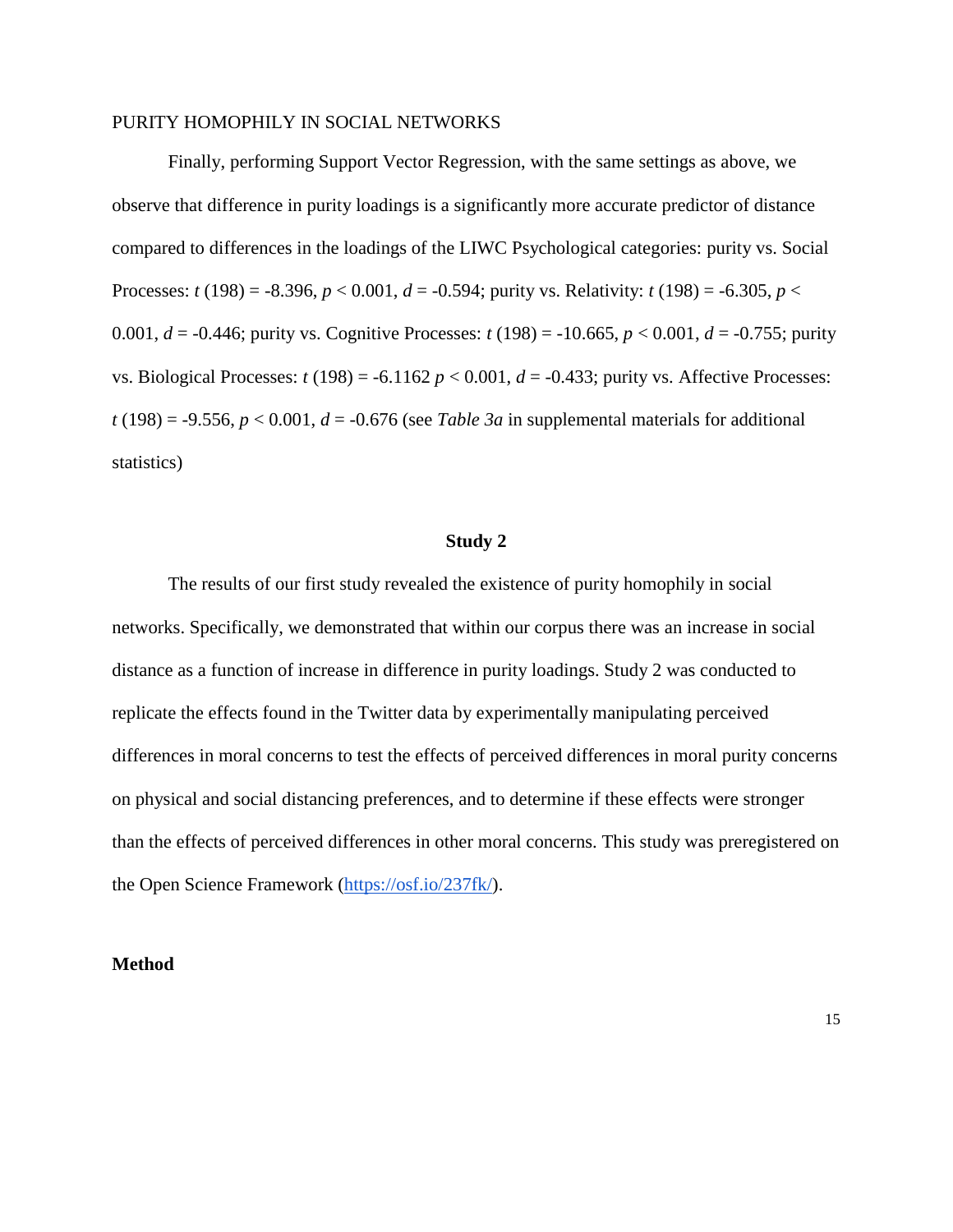**Participants**. Three hundred participants (sixty per condition) were recruited for a study titled Judgments and Interactions using Amazon Mechanical Turk [\(Buhrmester, Kwang, &](https://paperpile.com/c/W5N4AX/AIrWt+Yn9pK)  [Gosling, 2011; Casler, Bickel, & Hackett, 2013\)](https://paperpile.com/c/W5N4AX/AIrWt+Yn9pK) (*M* age = 32.66; 60.9% female). Each participant received \$0.50 for their participation in the study.

**Procedure**. Participants were told that the study would ask them to "answer questions" about how you perceive different scenarios and rate interaction partner" on the MTurk description page. After providing consent, participants first answered a 20-item questionnaire with the following instructions: "Below you'll be presented with a variety of situations and be asked to say whether certain behaviors in those situations would be morally wrong. Please use the following scale from 1 to 7, to indicate the degree to which you judge the behavior to be wrong (if at all)." The 20 items were separated into five blocks representing each of the five moral foundations, with four moral judgments in each block. All items from each foundation were presented together on a single page, and the order that the participants completed the foundations was randomized, as was the order of items within each foundation.

The items used for each foundation were selected from a larger pool of items [\(Clifford et](https://paperpile.com/c/W5N4AX/96Dn)  [al. 2015\),](https://paperpile.com/c/W5N4AX/96Dn) based on extensive pretesting to match foundations on average perceived wrongness and arousal. Example items are "You see a woman clearly avoiding sitting next to an obese woman on the bus" (care/harm); "You see a boy skipping to the front of the line because his friend is an employee" (fairness/cheating); "You see an American telling foreigners that the US is an evil force in the world" (loyalty/betrayal); "You see a group of teenagers joking loudly and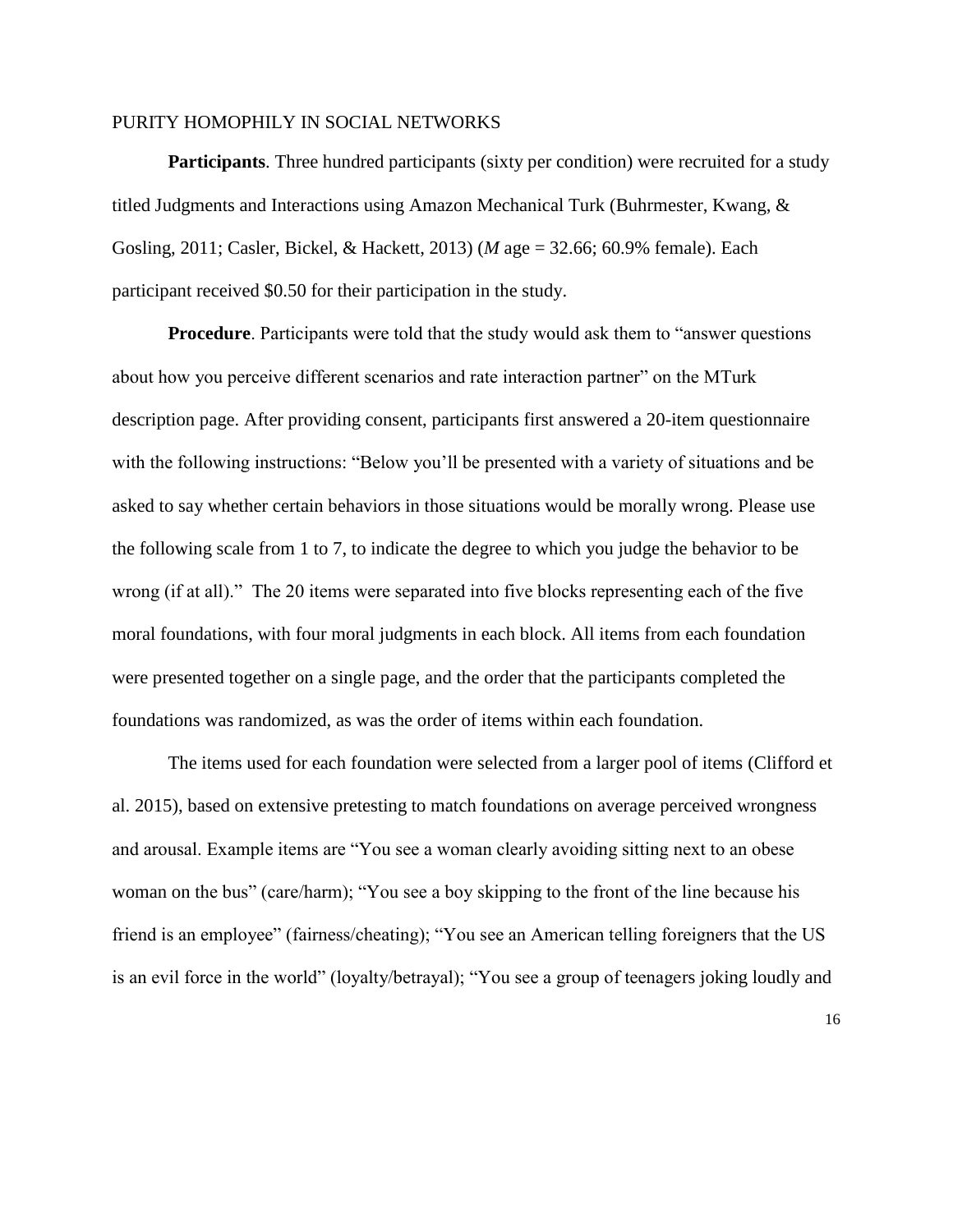goofing off during church services" (authority/subversion); and "You see two first cousins getting married to each other in an elaborate wedding" (purity/degradation; see supplemental materials for full list of items).

Next, participants were given information about their score compatibility with a fictional participant who had also completed the scale. All participants were told that their scores were highly similar to the other person's scores for four out of the five moral domains. Participants were randomly assigned to one of five moral foundation feedback conditions in which they were told that their scores were significantly different (in terms of percent similarity) than their partner's scores for either care, fairness, loyalty, authority, or purity.

Next, participants completed two items designed to assess physical and social distancing. Specifically, participants answered "If you were sitting on a bench with this person, how close to them would you be willing to sit?" on a 6-point scale from 1 (*as near as possible*) to 6 (*as far away as possible;*  $M = 3.74$ ,  $SD = 0.89$ ) and "According to my first feelings (reactions), I would willingly admit a person with these values into the following classifications" using the Bogardus social distance 7-point scale from 1 (*as close relatives by marriage*) to 7 (*would exclude from my country*;  $M = 3.27$ ,  $SD = 1.41$ . These two items were then normalized using z-scores and added together to create a partner distancing score ( $\alpha$  = .68).

Finally participants answered demographic questions (age, gender, ethnicity, education, and political ideology) and an attention check item which asked them to identify on which moral foundation they and their partner differed.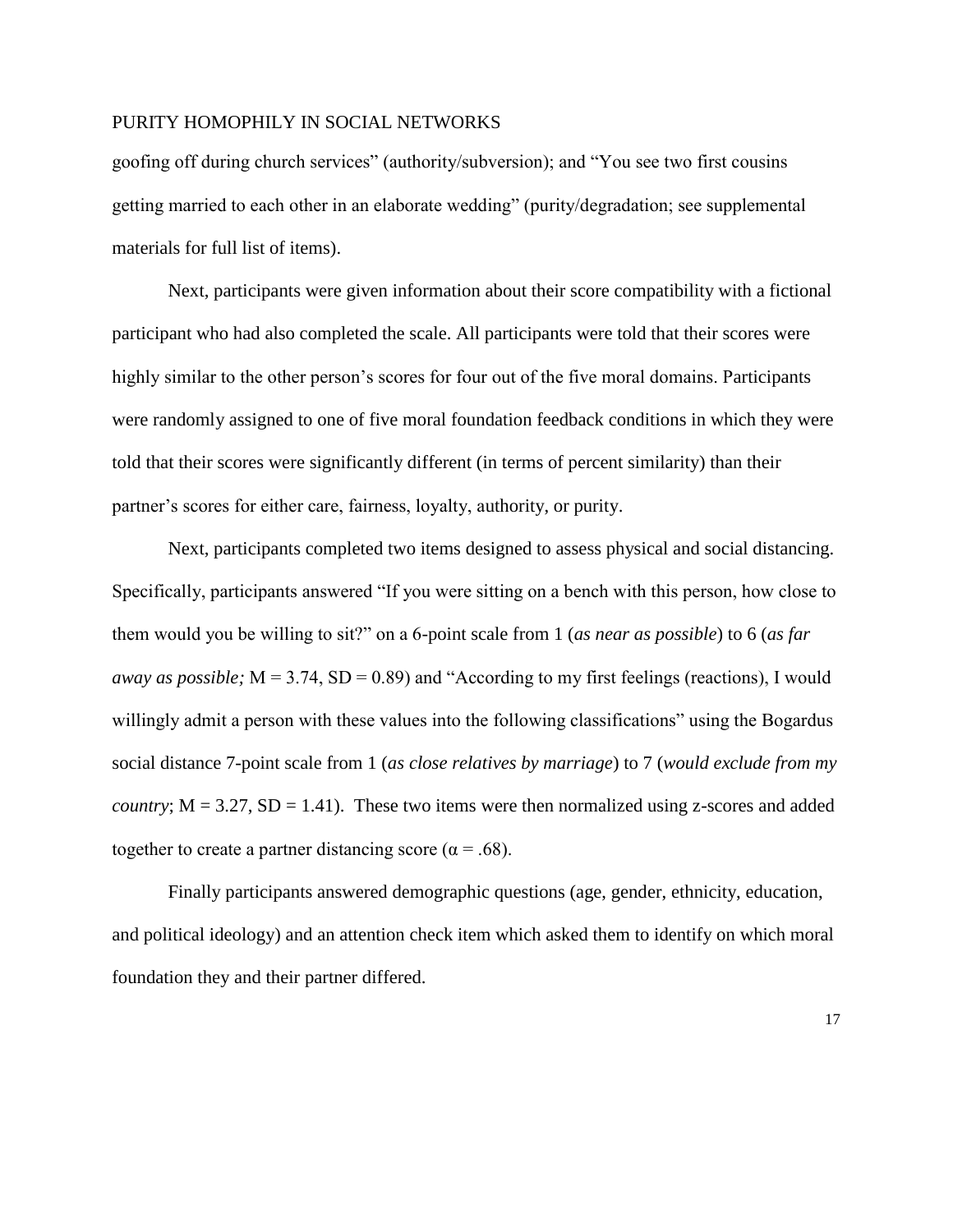## **Results**

Thirty-two participants did not complete the survey and were not included in analyses. If an IP address was recorded more than once in our study, we only included the first set of data recorded with that IP address to minimize the effect of people taking the study multiple times; six responses were removed from analyses for this reason. Thirty-four participants were removed from analyses for failing the attention check item which asked them to identify the moral foundation that they and their partner differed on, leaving a total sample size of 235.

We conducted a one-way, between subjects ANOVA to test the effect of moral foundation feedback condition on z-scored partner distancing (overall  $M = 0.02$ ,  $SD = 1.73$ ). As expected, there was a significant effect of condition on partner distance,  $F(4, 230) = 3.38$ ,  $p <$ .05, observed power = .84. Post hoc analyses using Fisher's Least Significant Difference (LSD) protected t-test criterion for significance indicated that participants in the purity foundation feedback condition preferred greater distance from the described partner (*z-score M* = 0.87, *SD* = 2.09) compared to all 4 other foundation feedback conditions, (*Figure* 4; Harm *z-score M* = - 0.12,  $SD = 1.46$ ,  $p < .01$ , 95% CI [0.36,1.79]; Fairness z-score  $M = -2.60$ ,  $SD = 1.67$ ,  $p < .001$ , 95% CI [0.51,1.93]; Loyalty *z-score M* = -0.22, *SD* = 1.53, *p* < .01, 95% CI [0.41,1.85]; Authority *z*-score  $M = 0.03$ ,  $SD = 1.66$ ;  $p < .05$ , 95% CI [0.16,1.60]). Participants who read that they responded differently than their partner on purity concerns reported wanting to sit further from their partner on a bench, and were less likely to want someone like their partner in close social circles, compared to participants who read that they responded differently from their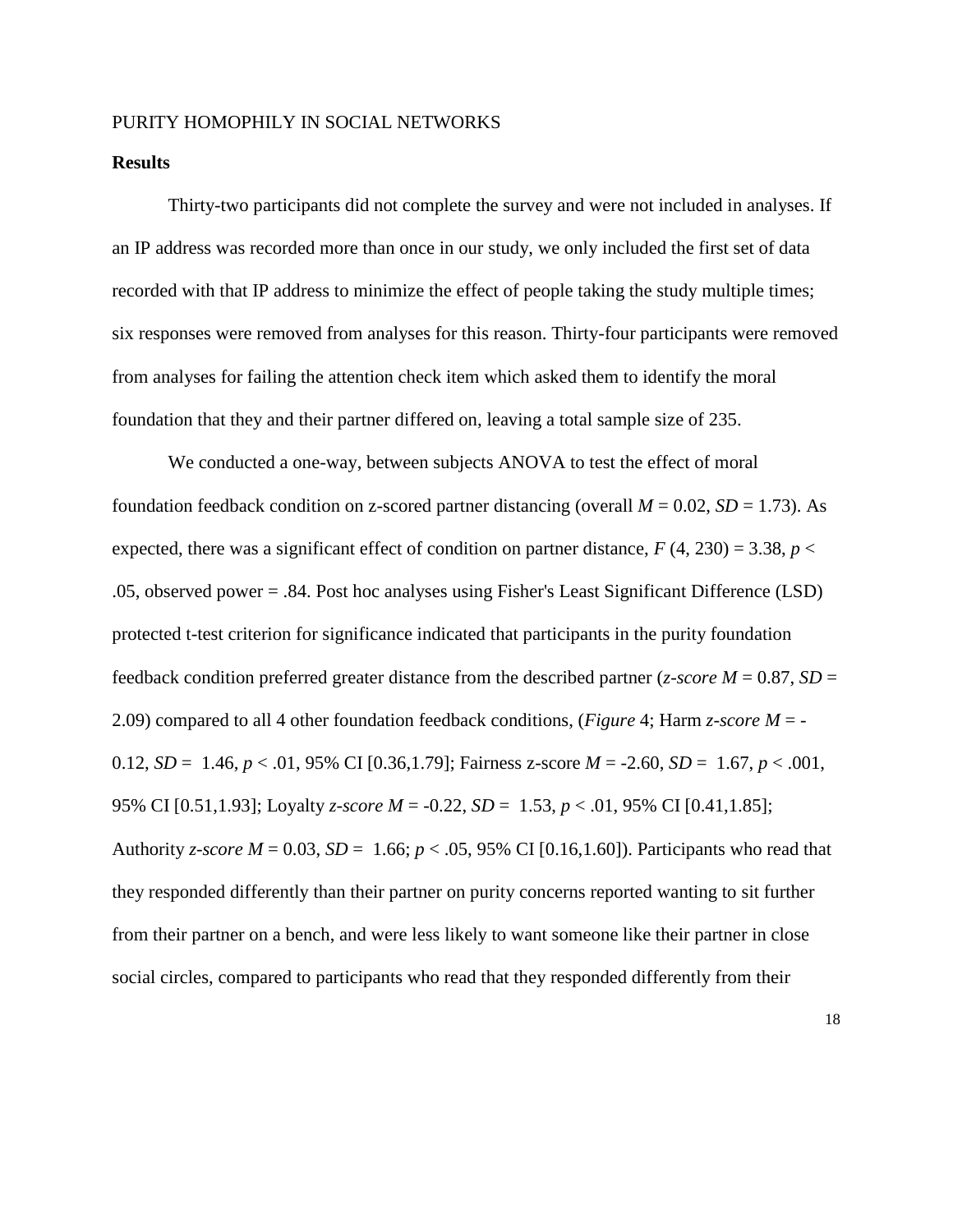partner on concerns from any other domain. All other comparisons between conditions were not significant.

Although previous research has shown demographic differences in purity judgments [\(Haidt, Koller, & Dias, 1993\),](https://paperpile.com/c/W5N4AX/1Vwmw) there were no significant effects of age, ideology or education on partner distancing. Average purity domain scores predicted partner distancing across conditions,  $t = 2.37$ ,  $p < .05$ , but average scores from the other 4 domains were not significant predictors of distancing. The effect of condition on partner distance remained significant after controlling for average domain scores and demographic variables,  $F(4, 225) = 2.80, p < .05$ , observed power = .76.

#### **Study 3**

In Studies 1 and 2 we found evidence supporting our hypothesis that purity concerns play a larger role in social distance dynamics than other moral concerns. Within a large network of Twitter users, Study 1 found that differences between users' purity concerns were more predictive of their network distance compared to their differences for other moral concerns and that the effect of purity differences was comparable between clusters of Liberal and Conservative users. In Study 2, we replicated this effect, finding that purity difference had a stronger positive effect on both self-reported social and physical distance, compared to the effects of the other moral foundations. In Study 3, we sought to replicate the effect of purity on social and physical distance as well as to further investigate several alternative hypotheses that could explain the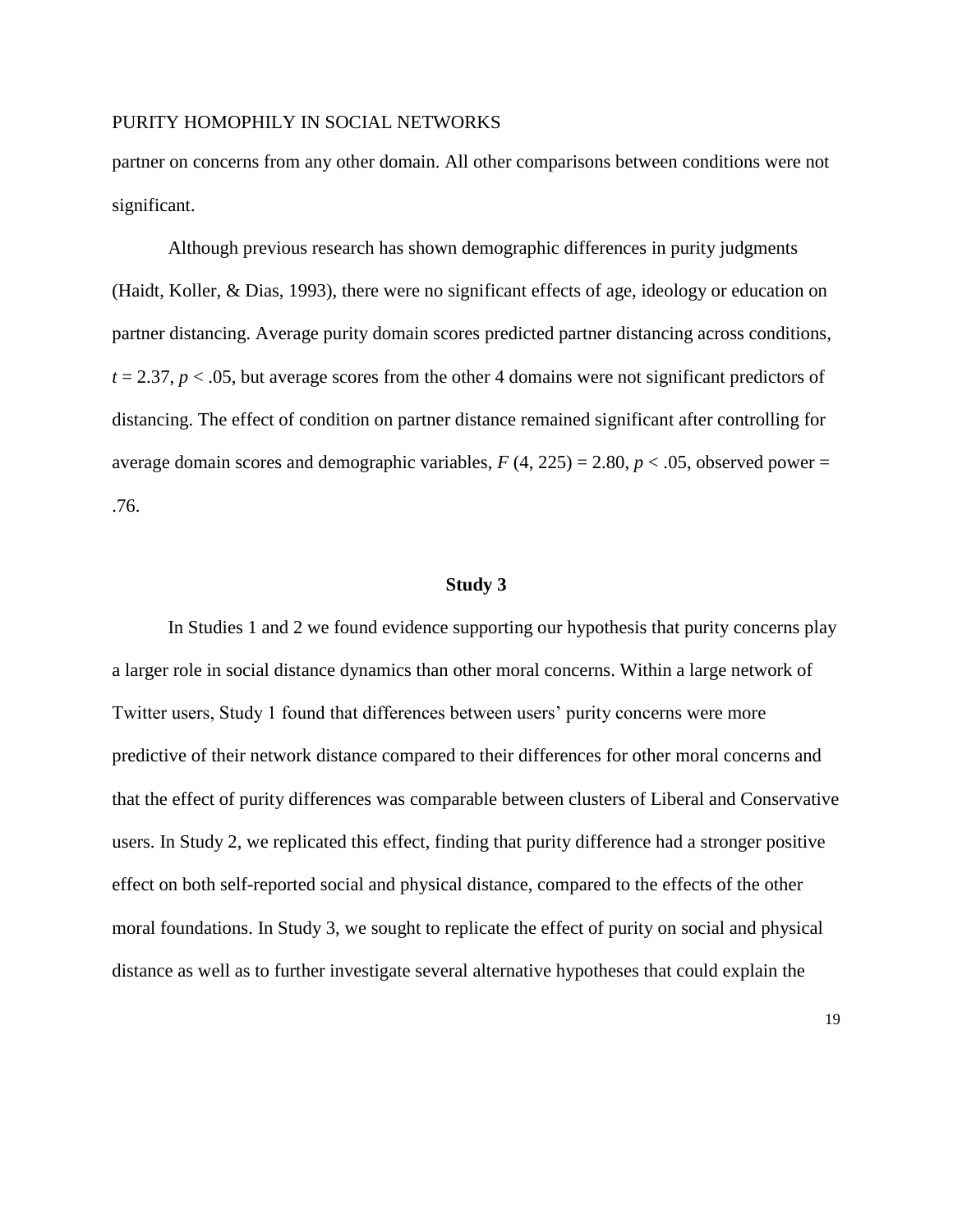results obtained in Studies 1 and 2. Specifically, in Study 2 we manipulated perceived moral *difference* by informing participants about their degree of moral difference from their partner. Because our target phenomenon is moral homophily (which may not be simply the opposite of moral heterophobia), in Study 3 we used the same paradigm as in Study 2, but we directly manipulated perceived moral *similarity*, as opposed to moral *difference*. We also measured both participants' political affiliation and religiosity and their perceptions of their partner's political affiliation and religiosity. This permitted us to investigate the possibility that perceptions of differences in purity concerns lead to inferences about others' political and religious positions and it is these inferences, rather than perceived differences in purity concerns, that drive social distance effects. One additional alternative explanation of the results obtained in Study 2 is that participants saw the behaviors depicted in the purity scenarios as particularly unusual and that the effect of purity on distance was primarily a novelty effect. To account for this possibility, scenarios that had been pre-rated for frequency of occurrence [\(Clifford, Iyengar, Cabeza, &](https://paperpile.com/c/W5N4AX/96Dn)  [Sinnott-Armstrong, 2015\)](https://paperpile.com/c/W5N4AX/96Dn) and wrongness were selected so that the purity scenarios had an average perceived frequency and wrongness that fell between the average frequencies of the other foundations.

# **Method**

**Participants.** Six hundred adult participants from the United States (*M* age = 31.65; 61.6% female) were recruited on Amazon Mechanical Turk.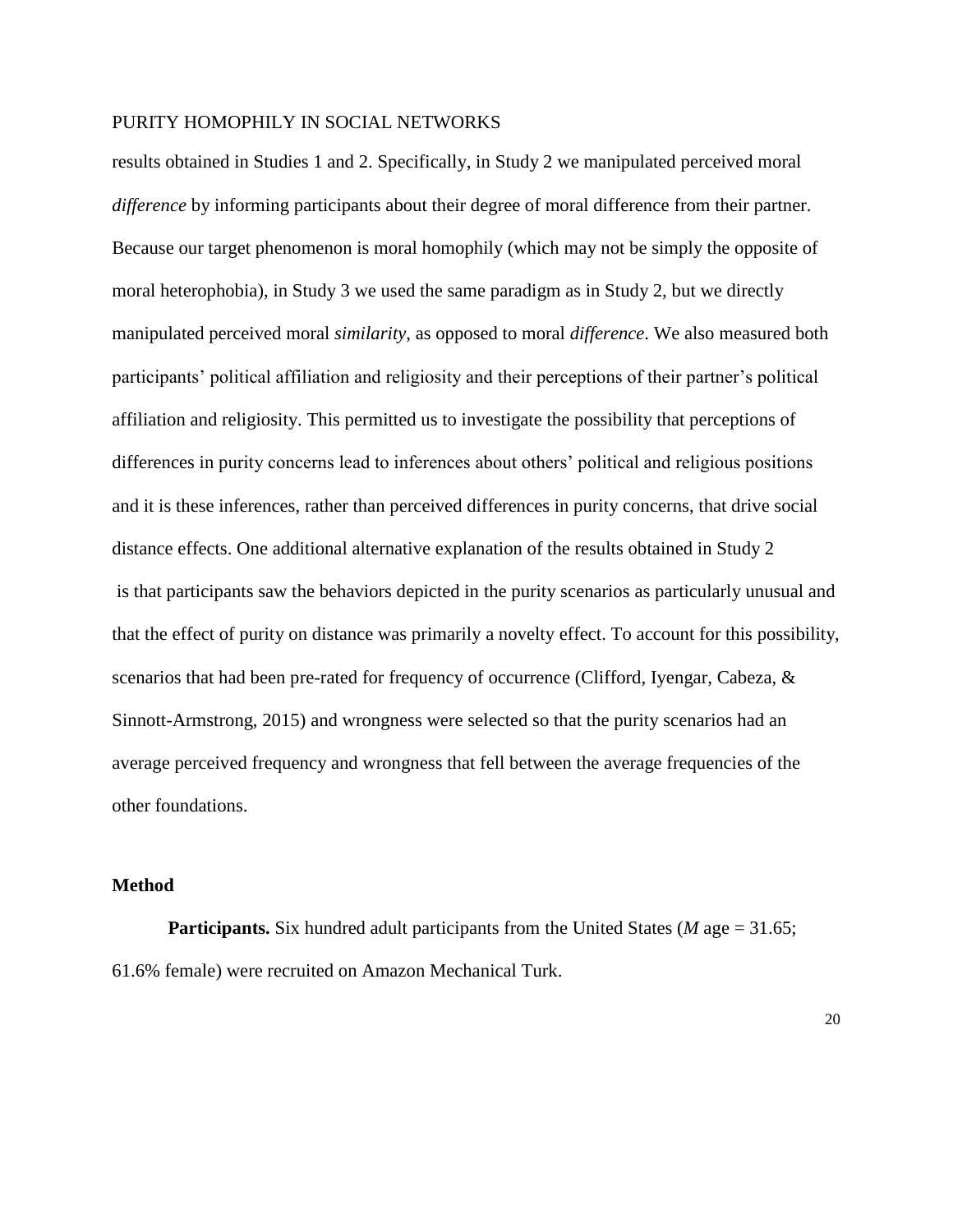**Procedure.** The general paradigm was the same as the paradigm used in Study 2, however there were some key differences. As in Study 2, participants were assigned to one of five conditions (*n*=120/condition). Across all conditions participants read twenty moral scenarios – four for each moral foundation – and indicated the degree to which they felt the action depicted in each scenario was morally wrong on a 7-point scale  $(1 = Not at all wrong, 7 = Extremely)$ immoral). Importantly, these scenarios were selected from a pool of scenarios that have been rated according to their perceived frequency of occurrence and wrongness. We selected scenarios so that the mean frequency of occurrence for the purity scenarios fell roughly in the middle of the frequency means for the other foundations and perceived wrongness was balanced across foundations (See *Tables 4a* and *5a* in supplementary material for complete list of scenarios with wrongness and frequency ratings).

As in Study 2, participants were then provided with moral compatibility information about a potential future partner. However, in the current, study participants were only given partner information about one moral foundation. Specifically, all participants were told that they were 92% similar to their potential partner in one moral domain and no additional information about the other moral domains was provided. Importantly, rather than manipulating perceived difference, as in Study 2, in the current study we directly manipulated moral similarity.

Next, participants responded to the same physical and social distancing items used in Study 2. The data obtained through these items were then normalized and aggregated to create a partner distancing score ( $\alpha$  = .51). Participants then were asked how religious they thought their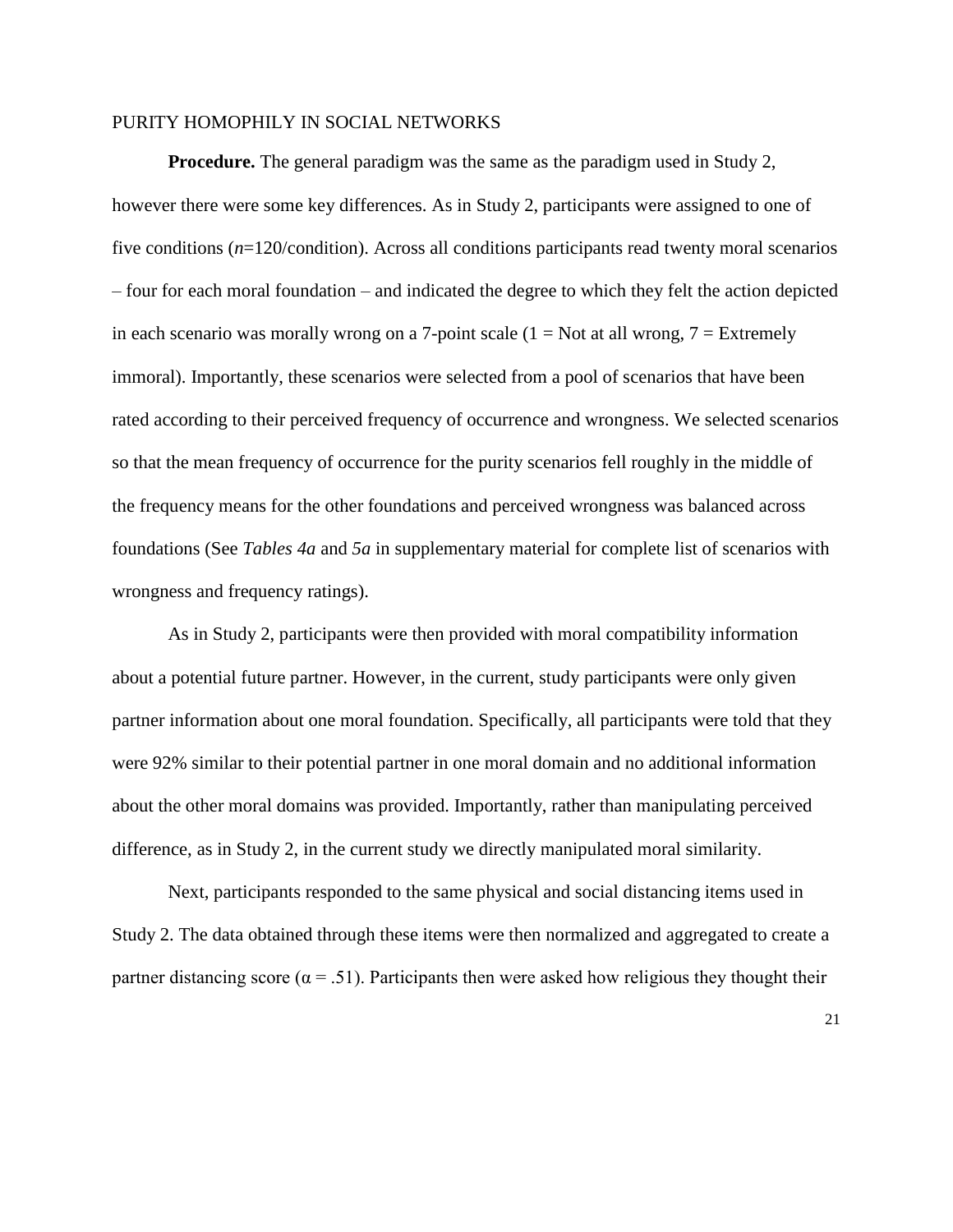partner was  $(1 = Not at all religious, 6 = Very religious)$  and how Liberal or Conservative they thought their partner was  $(1 = \text{Very Liberal}, 7 = \text{Very Conservation})$ .

Finally participants answered demographic questions (age, gender, ethnicity, education, and political ideology) and an attention check item which asked them to identify on which moral foundation they and their partner were similar.

# **Results.**

 $\overline{\phantom{a}}$ 

Sixteen participants were dropped due to failing the attention check and twenty-seven duplicate IP addresses were removed. Accordingly, our primary analyses were conducted with *N*=557; however our results did not change even with the excluded participants included.

We conducted a one-way, between subjects ANOVA to test the effect of moral similarity on z-scored partner distancing. As expected, there was a significant effect of condition on partner distance,  $F(4, 552) = 3.48$ ,  $p < .05$ ,  $\eta^2 = 0.025$ . In order to compare the effects of each condition on partner distance, a simple regression model with z-scored partner distance as the dependent variable and condition as a 5-level independent variable was estimated<sup>3</sup>. Because the purity condition was coded as '0,' the model intercept represents the mean partner distance for the purity condition and the other regression coefficients represent the estimated mean difference between the purity condition and each of the other conditions. As expected, participants in the purity condition indicated stronger partner approach ( $b = .22, 95\%$  CI [0.09, 0.51], *SE* = .08) than did participants in any of the other condition (*Figure 5*): harm condition,  $b = -.32, 95\%$  CI [-

 $3<sup>3</sup>$  To estimate this model, condition was represented as four dummy coded variables with the purity condition as the reference category.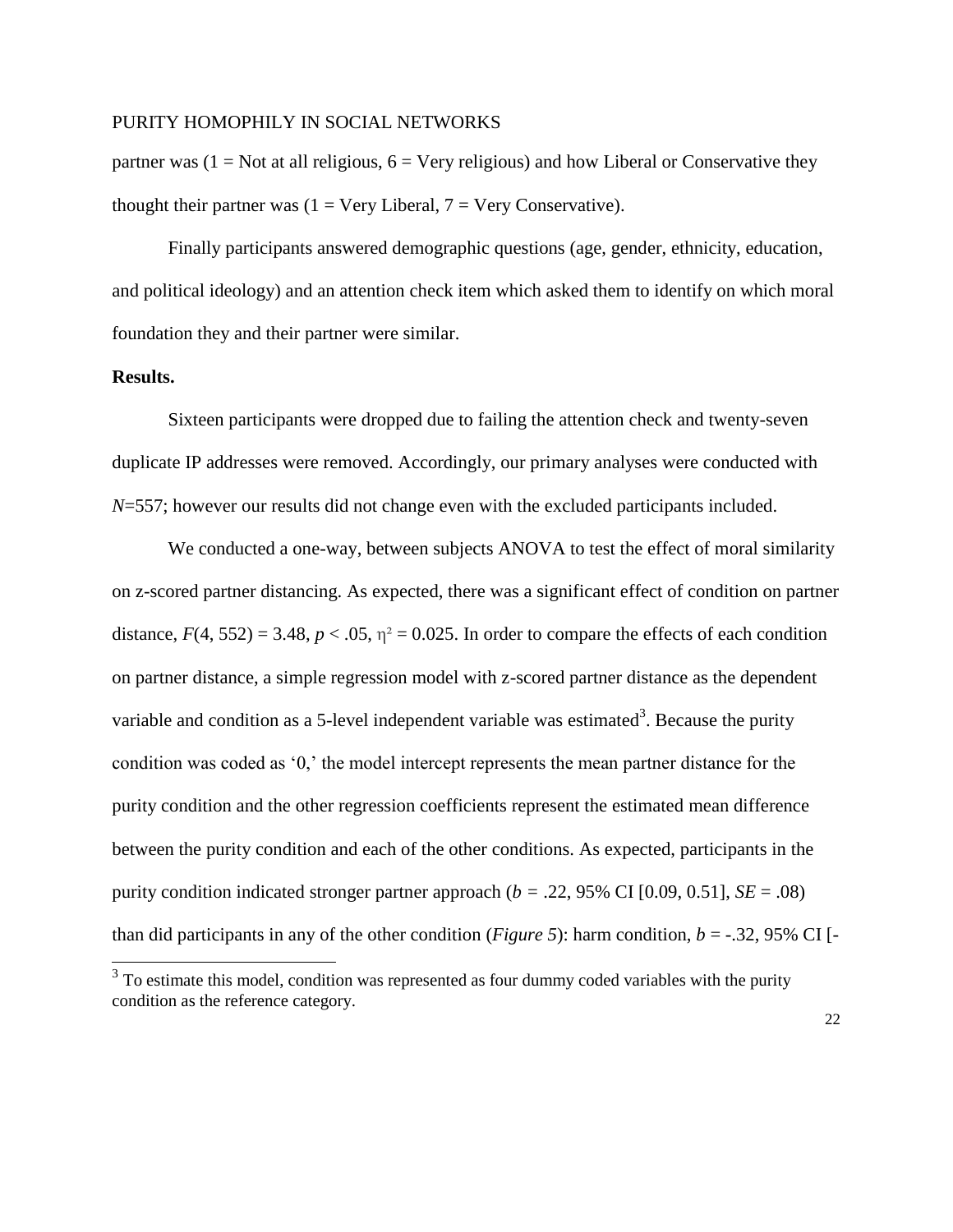0.53, -0.10], *SE* = 0.10, *t*(552) = -2.92, *p* < .05; fairness condition, *b* = -.21, 95% CI [-0.43, 0.00,  $SE = 0.11$ ,  $t(552) = -1.96$ ,  $p = .05$ ; Authority condition,  $b = -.35$ , 95% CI [-0.56, -0.13, *SE* = 0.11,  $t(552) = -3.10, p < .05$ ; Loyalty condition,  $b = -.34, 95\%$  CI [-0.56, -0.12], *SE* = 0.11,  $t(552) = -$ 3.05, *p* < .05 (See *Table 6a* in supplemental material for distance means across conditions). Participants who read that their potential partner was similar to them on purity concerns reported desiring closer physical and social proximity, compared to participants who read that they were similar to their partner on concerns from other domains.

In order to rule out the possibility that perceptions of purity similarity lead to inferences of political and or religiosity similarity, two additional one-way, between-subjects ANOVAs with perceived political similarity and perceived religiosity similarity scores as the dependent variables and condition as the independent variable were estimated. Political and religiosity similarity scores were calculated by subtracting participants' reports of their own political affiliation and religiosity from ratings they assigned to their partner on these dimensions<sup>4</sup>. If perceived purity similarity has a differential effect on perceptions of others' political affiliation and religiosity, then participants assigned to the purity condition should have similarity scores closer to 0 than participants assigned to the other conditions. However, if perceived purity does not have a unique effect on perceived political and religiosity similarity, there should be no difference among similarity perceptions across conditions. As expected, our results support the latter hypothesis. Specifically, there were no significant differences in perceived political

 $\overline{\phantom{a}}$ 

<sup>&</sup>lt;sup>4</sup> In order to calculate political similarity scores 135 participants who did not respond along the 1-7 liberal-conservative continuum were excluded from analysis (total  $N = 393$ ).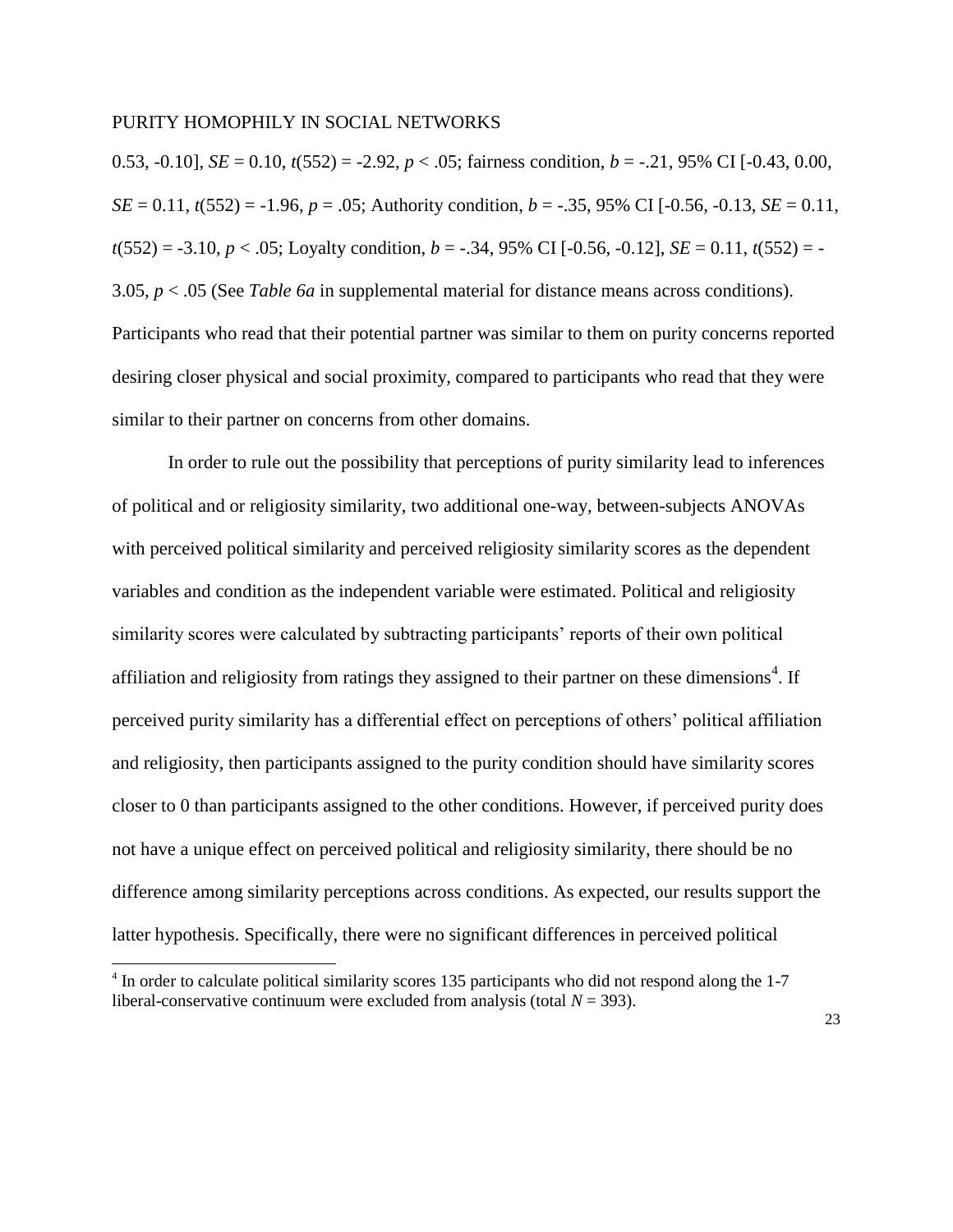similarity  $(F(4, 417) = 1.23, p = 0.30)$  or religiosity similarity between conditions  $(F(4, 552)) =$ 1.12,  $p = 0.35$ ). This indicates that participants did not make differential inferences about political or religious similarity in the purity condition. These results suggest that it cannot be the case that perceived purity similarity leads to greater inferences of political and or religious similarity and that it is similarity on these latter dimensions that drives purity homophily.

#### **General Discussion**

Our results indicate that purity homophily plays a significant role in the formation of connections in social networks. The observational social media study found that purity differences strongly predict social distance. The behavioral experiments confirmed this finding and demonstrated that differences in purity play a more significant role in social distancing than other moral concerns. It is notable that purity predicted social distance not only more than nonmoral psychological factors (Study 1 and 3), but more than other types of moral concern too (Studies 1, 2 and 3). This highlights the role of moral purity concerns (and expressions of such concerns) not only for physical contamination and avoidance [\(Horberg et al., 2009; Lee &](https://paperpile.com/c/W5N4AX/R2T0Q+miRga+VFENu+65FzE)  [Schwarz, 2010; Preston & Ritter, 2012; Rozin et al., 2009\),](https://paperpile.com/c/W5N4AX/R2T0Q+miRga+VFENu+65FzE) but for social contamination and avoidance as well. Given the large political differences in their endorsement [\(Graham et al.,](https://paperpile.com/c/W5N4AX/PQZYU)  [2009\),](https://paperpile.com/c/W5N4AX/PQZYU) it is likely that moral purity concerns play an important role in increasing ideological migration and segregation in the U.S. [\(Motyl et al., 2014\).](https://paperpile.com/c/W5N4AX/UKyjd) Prior research has shown that conservative moralizing of topics like religion and sexuality (which are strongly associated with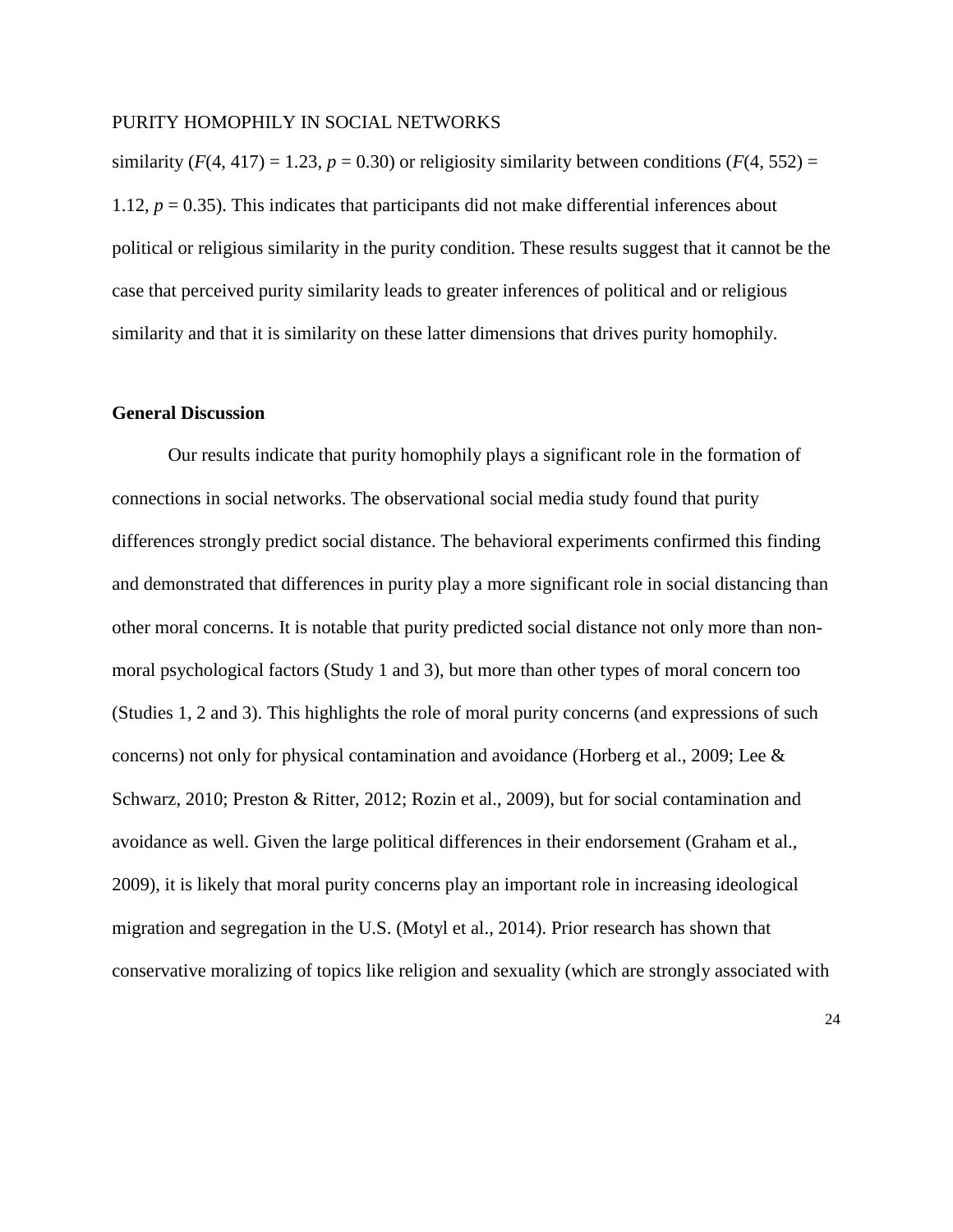purity) are an important reason for disaffiliation from religious groups [\(Hout & Fischer, 2002,](https://paperpile.com/c/W5N4AX/HtOiU+hSm8o)  [2014\).](https://paperpile.com/c/W5N4AX/HtOiU+hSm8o) A further suggestion of possible purity-related homophily is demonstrated in a Pew Research study [\("Political Polarization in the American Public -](https://paperpile.com/c/W5N4AX/LwUpg) Pew Research ..," n.d.), reporting that liberals and conservatives tend to avoid living close to members of the other group, and would be unhappy if their immediate family married someone from the opposing group. Purity may therefore play a strong role in moral homophily because it is frequently used as a basis for political and religious division in our society. The present research cannot determine whether more universal processes or more historically specific processes (or some combination of the two) are at work, but the current results strongly suggest that purity homophily plays an important role in structuring sociability. Overall, the connection between purity differences and the evolution of social networks is a robust one worthy of further study.

Finally, our work is an example in which "Big Data" observational findings are complemented with experimentally-manipulated behaviors in the lab. We believe such triangulation between unobtrusively observing large-scale online behaviors, experimental confirmation of the mechanism in the lab, and theory adjudication can provide many further insights about human cognition.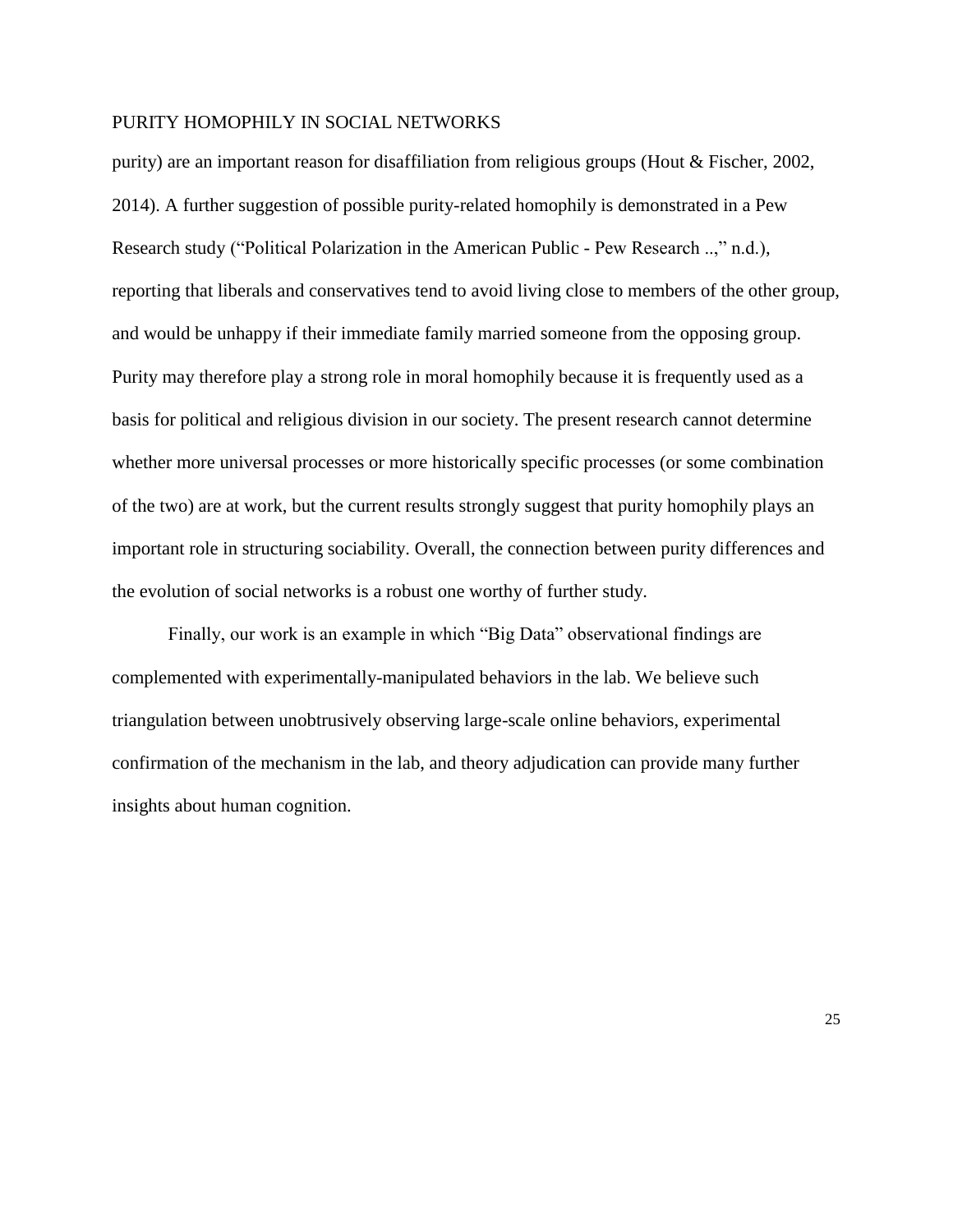# **Authors' Contribution**

Dehghani was involved in data collection, analysis and writing. Johnson was involved in data collection and analysis of Studies 2 and 3. Hoover was involved in analysis of Studies 1, 2, 3 and writing. Sagi, Garten & Parmar were involved in data analysis for Study 1. Vaisey, Iliev & Graham were involved in writing the paper.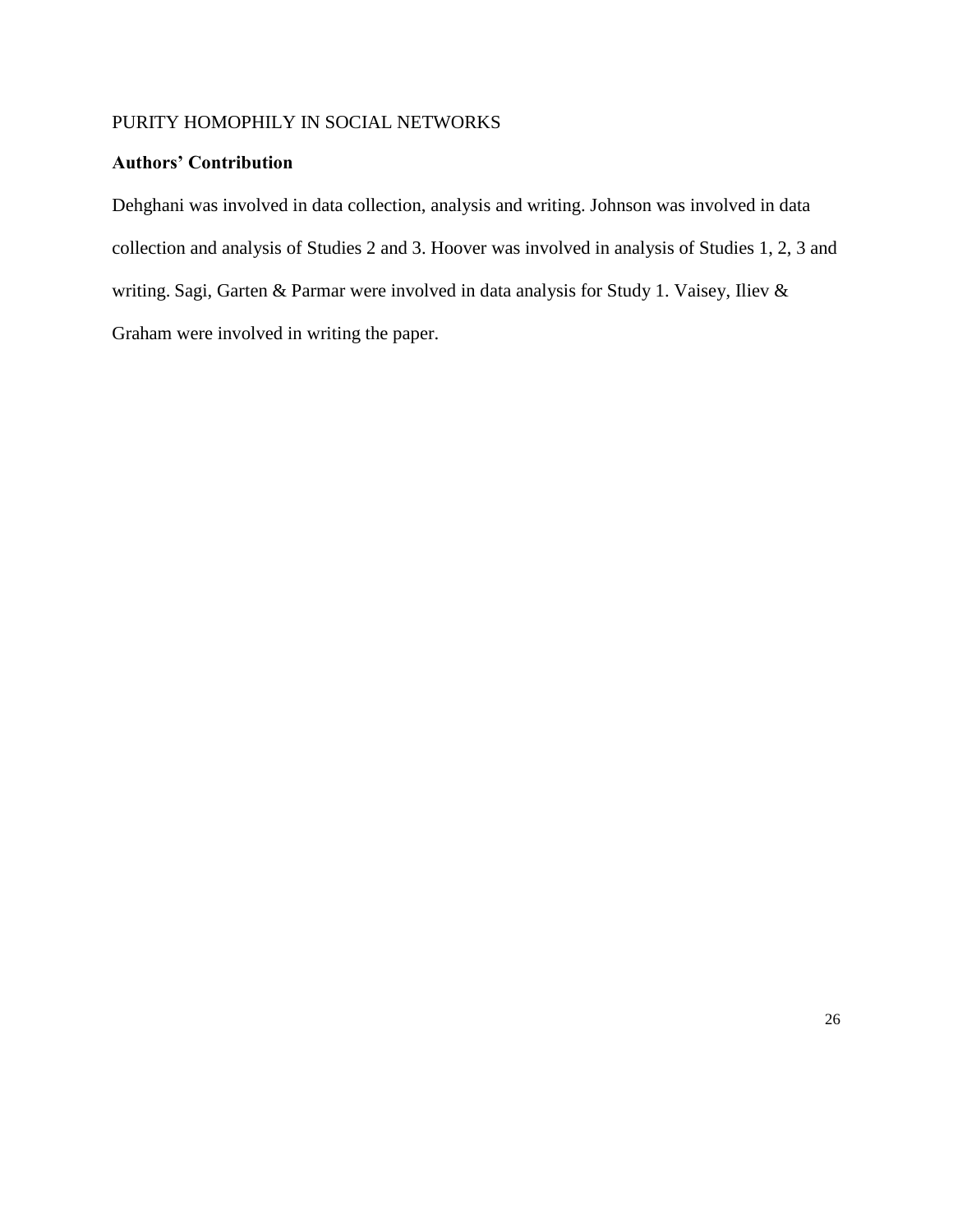#### **References**

- [Barberá, P., Jost, J. T., Nagler, J., Tucker, J. A., & Bonneau, R. \(2015\). Tweeting From Left to](http://paperpile.com/b/W5N4AX/eXPK)  [Right Is Online Political Communication More Than an Echo Chamber?](http://paperpile.com/b/W5N4AX/eXPK) *Psychological science*, [0956797615594620.](http://paperpile.com/b/W5N4AX/eXPK)
- [Bolker, B. M., Brooks, M. E., Clark, C. J., Geange, S. W., Poulsen, J. R., Stevens, M. H. H., &](http://paperpile.com/b/W5N4AX/eXPK)  [White, J.-S. S. \(2009\). Generalized linear mixed models: a practical guide for ecology and](http://paperpile.com/b/W5N4AX/eXPK)  [evolution.](http://paperpile.com/b/W5N4AX/eXPK) *[Trends in Ecology & Evolution](http://paperpile.com/b/W5N4AX/eXPK)*[,](http://paperpile.com/b/W5N4AX/eXPK) *[24](http://paperpile.com/b/W5N4AX/eXPK)*[\(3\), 127–135.](http://paperpile.com/b/W5N4AX/eXPK)
- [Buhrmester, M., Kwang, T., & Gosling, S. D. \(2011\). Amazon's Mechanical Turk a new source](http://paperpile.com/b/W5N4AX/AIrWt)  [of inexpensive, yet high-quality, data?](http://paperpile.com/b/W5N4AX/AIrWt) *[Perspectives on Psychological Science: A Journal of](http://paperpile.com/b/W5N4AX/AIrWt)  [the Association for Psychological Science](http://paperpile.com/b/W5N4AX/AIrWt)*[,](http://paperpile.com/b/W5N4AX/AIrWt) *[6](http://paperpile.com/b/W5N4AX/AIrWt)*[\(1\), 3–5.](http://paperpile.com/b/W5N4AX/AIrWt)
- [Byrne, D. \(1961\). Interpersonal attraction and attitude similarity.](http://paperpile.com/b/W5N4AX/Qgsj1) *[Journal of Abnormal and](http://paperpile.com/b/W5N4AX/Qgsj1)  [Social Psychology](http://paperpile.com/b/W5N4AX/Qgsj1)*[,](http://paperpile.com/b/W5N4AX/Qgsj1) *[62](http://paperpile.com/b/W5N4AX/Qgsj1)*[, 713–715.](http://paperpile.com/b/W5N4AX/Qgsj1)
- [Casler, K., Bickel, L., & Hackett, E. \(2013\). Separate but equal? A comparison of participants](http://paperpile.com/b/W5N4AX/Yn9pK)  [and data gathered via Amazon's MTurk, social media, and face-to-face behavioral testing.](http://paperpile.com/b/W5N4AX/Yn9pK)  *[Computers in Human Behavior](http://paperpile.com/b/W5N4AX/Yn9pK)*[,](http://paperpile.com/b/W5N4AX/Yn9pK) *[29](http://paperpile.com/b/W5N4AX/Yn9pK)*[\(6\), 2156–2160.](http://paperpile.com/b/W5N4AX/Yn9pK)
- Chai, T., & Draxler, R. R. (2014). [Root mean square error \(RMSE\) or mean absolute error](http://paperpile.com/b/W5N4AX/hx6s)  (MAE)? – [Arguments against avoiding RMSE in the literature.](http://paperpile.com/b/W5N4AX/hx6s) *[Geoscientific Model](http://paperpile.com/b/W5N4AX/hx6s)  [Development](http://paperpile.com/b/W5N4AX/hx6s)*[,](http://paperpile.com/b/W5N4AX/hx6s) *[7](http://paperpile.com/b/W5N4AX/hx6s)*[\(3\), 1247–1250.](http://paperpile.com/b/W5N4AX/hx6s)

[Chakroff, A., & Young, L. \(2015\). Harmful situations, impure people: an attribution asymmetry](http://paperpile.com/b/W5N4AX/796x)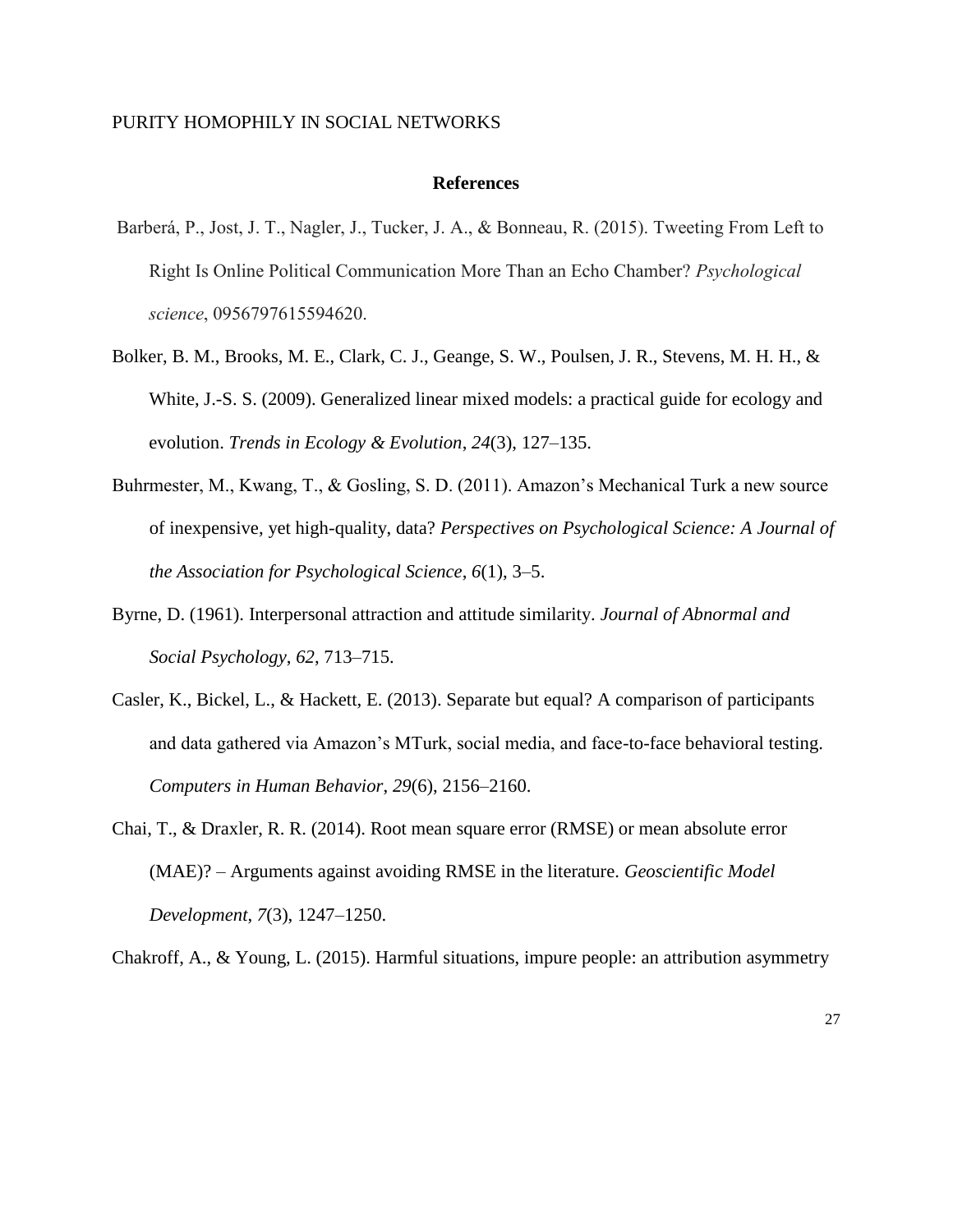[across moral domains.](http://paperpile.com/b/W5N4AX/796x) *[Cognition](http://paperpile.com/b/W5N4AX/796x)*[,](http://paperpile.com/b/W5N4AX/796x) *[136](http://paperpile.com/b/W5N4AX/796x)*[, 30–37.](http://paperpile.com/b/W5N4AX/796x)

- [Clauset, A., Newman, M. E. J., & Moore, C. \(2004\). Finding community structure in very large](http://paperpile.com/b/W5N4AX/mrZkG)  [networks.](http://paperpile.com/b/W5N4AX/mrZkG) *[Physical Review. E, Statistical, Nonlinear, and Soft Matter Physics](http://paperpile.com/b/W5N4AX/mrZkG)*[,](http://paperpile.com/b/W5N4AX/mrZkG) *[70](http://paperpile.com/b/W5N4AX/mrZkG)*(6 [Pt 2\),](http://paperpile.com/b/W5N4AX/mrZkG)  [066111.](http://paperpile.com/b/W5N4AX/mrZkG)
- [Clifford, S., Iyengar, V., Cabeza, R., & Sinnott-Armstrong, W. \(2015\). Moral foundations](http://paperpile.com/b/W5N4AX/96Dn)  [vignettes: a standardized stimulus database of scenarios based on moral foundations theory.](http://paperpile.com/b/W5N4AX/96Dn)  *[Behavior Research Methods](http://paperpile.com/b/W5N4AX/96Dn)*[. http://doi.org/](http://paperpile.com/b/W5N4AX/96Dn)[10.3758/s13428-014-0551-2](http://dx.doi.org/10.3758/s13428-014-0551-2)
- [Csardi, G., & Nepusz, T. \(2006\). The igraph software package for complex network research.](http://paperpile.com/b/W5N4AX/2Behh)  *[InterJournal, Complex Systems](http://paperpile.com/b/W5N4AX/2Behh)*[,](http://paperpile.com/b/W5N4AX/2Behh) *[1695](http://paperpile.com/b/W5N4AX/2Behh)*[\(5\), 1–9.](http://paperpile.com/b/W5N4AX/2Behh)
- [Deerwester, S., Dumais, S., Landauer, T., & Furnas, G. \(1990\). Indexing by latent semantic](http://paperpile.com/b/W5N4AX/2FXyL)  [analysis.](http://paperpile.com/b/W5N4AX/2FXyL) *[Journal](http://paperpile.com/b/W5N4AX/2FXyL) [of the Association for Information Science and Technology](http://paperpile.com/b/W5N4AX/2FXyL)*[.](http://paperpile.com/b/W5N4AX/2FXyL)
- [DeScioli, P., & Kurzban, R. \(2009\). Mysteries of morality.](http://paperpile.com/b/W5N4AX/5B2u) *[Cognition](http://paperpile.com/b/W5N4AX/5B2u)*[,](http://paperpile.com/b/W5N4AX/5B2u) *[112](http://paperpile.com/b/W5N4AX/5B2u)*[\(2\), 281–299.](http://paperpile.com/b/W5N4AX/5B2u)
- [DeScioli, P., & Kurzban, R. \(2013\). A solution to the mysteries of morality.](http://paperpile.com/b/W5N4AX/enl3) *[Psychological](http://paperpile.com/b/W5N4AX/enl3)  [Bulletin](http://paperpile.com/b/W5N4AX/enl3)*[,](http://paperpile.com/b/W5N4AX/enl3) *[139](http://paperpile.com/b/W5N4AX/enl3)*[\(2\), 477–496.](http://paperpile.com/b/W5N4AX/enl3)
- Eichstaedt, J. C., Schwartz, H. A., Kern, M. L., Park, G., Labarthe, D. R., Merchant, R. M., ... & Seligman, M. E. (2015). Psychological language on twitter predicts county-level heart disease mortality. *Psychological science*, *26*(2), 159-169.
- [Graham, J. \(2014\). Morality beyond the lab.](http://paperpile.com/b/W5N4AX/LTu1f) *[Science](http://paperpile.com/b/W5N4AX/LTu1f)*[,](http://paperpile.com/b/W5N4AX/LTu1f) *[345](http://paperpile.com/b/W5N4AX/LTu1f)*[\(6202\), 1242.](http://paperpile.com/b/W5N4AX/LTu1f)
- [Graham, J., Haidt, J., & Nosek, B. A. \(2009\). Liberals and conservatives rely on different sets of](http://paperpile.com/b/W5N4AX/PQZYU)  [moral foundations.](http://paperpile.com/b/W5N4AX/PQZYU) *[Journal of Personality and Social Psychology](http://paperpile.com/b/W5N4AX/PQZYU)*[,](http://paperpile.com/b/W5N4AX/PQZYU) *[96](http://paperpile.com/b/W5N4AX/PQZYU)*[\(5\), 1029–1046.](http://paperpile.com/b/W5N4AX/PQZYU)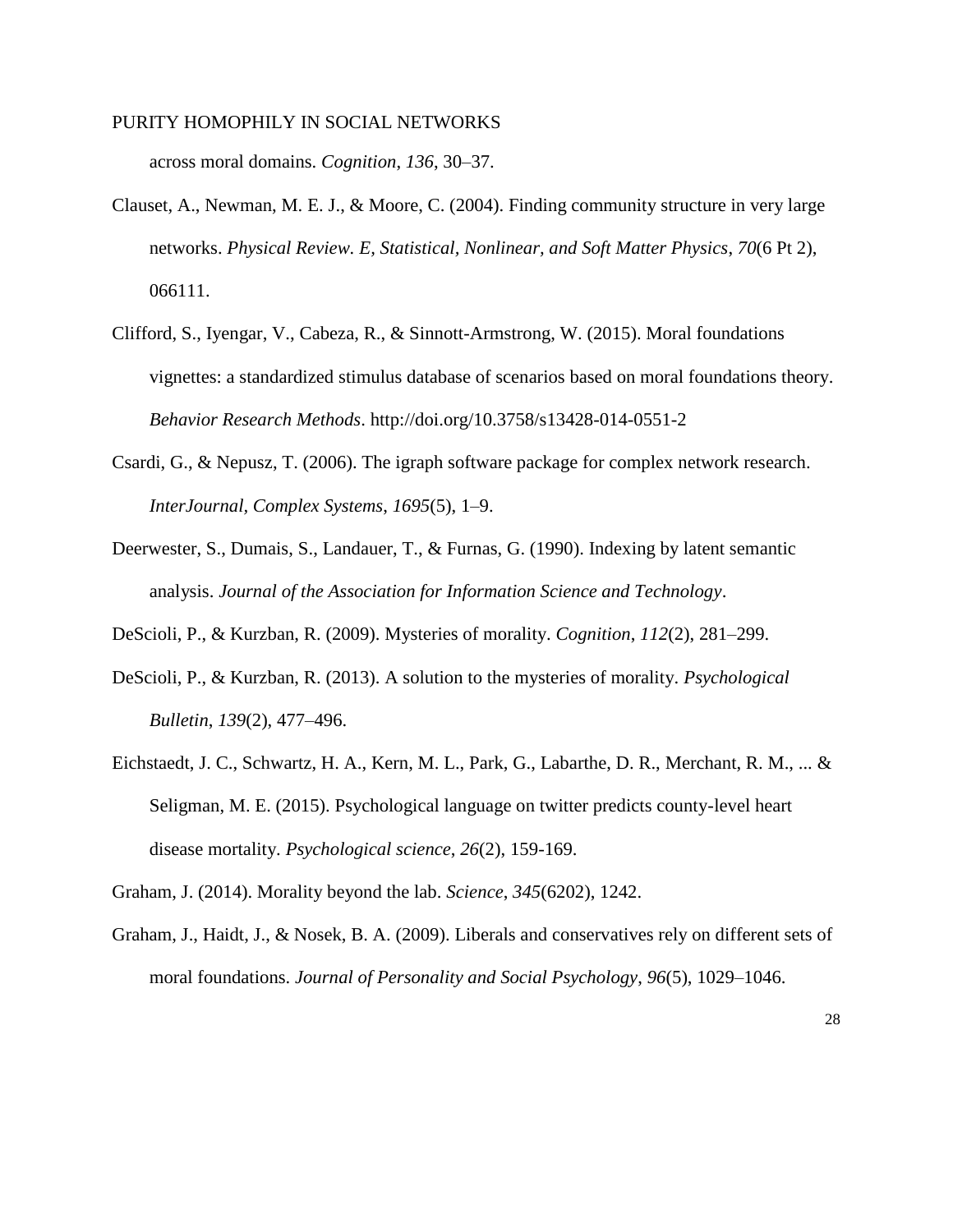Graham, J., Haidt, J., Koleva, S., Motyl, M., Iyer, R., Wojcik, S., & Ditto, P. H. (2013). Moral Foundations Theory: The pragmatic validity of moral pluralism. *Advances in Experimental Social Psychology, 47,* 55-130.

- [Graham, J., Nosek, B. A., Haidt, J., Iyer, R., Koleva, S., & Ditto, P. H. \(2011\). Mapping the](http://paperpile.com/b/W5N4AX/SjJza)  [moral domain.](http://paperpile.com/b/W5N4AX/SjJza) *[Journal of Personality and Social Psychology](http://paperpile.com/b/W5N4AX/SjJza)*[,](http://paperpile.com/b/W5N4AX/SjJza) *[101](http://paperpile.com/b/W5N4AX/SjJza)*[\(2\), 366–385.](http://paperpile.com/b/W5N4AX/SjJza)
- [Haidt, J., & Joseph, C. \(2004\). Intuitive ethics: how innately prepared intuitions generate](http://paperpile.com/b/W5N4AX/L7orh)  [culturally variable virtues.](http://paperpile.com/b/W5N4AX/L7orh) *[Daedalus](http://paperpile.com/b/W5N4AX/L7orh)*[,](http://paperpile.com/b/W5N4AX/L7orh) *[133](http://paperpile.com/b/W5N4AX/L7orh)*[\(4\), 55–66.](http://paperpile.com/b/W5N4AX/L7orh)
- [Haidt, J., Koller, S. H., & Dias, M. G. \(1993\). Affect, culture, and morality, or is it wrong to eat](http://paperpile.com/b/W5N4AX/1Vwmw)  [your dog?](http://paperpile.com/b/W5N4AX/1Vwmw) *[Journal of Personality and Social Psychology](http://paperpile.com/b/W5N4AX/1Vwmw)*[,](http://paperpile.com/b/W5N4AX/1Vwmw) *[65](http://paperpile.com/b/W5N4AX/1Vwmw)*[\(4\), 613–628.](http://paperpile.com/b/W5N4AX/1Vwmw)
- [Horberg, E. J., Oveis, C., Keltner, D., & Cohen, A. B. \(2009\). Disgust and the moralization of](http://paperpile.com/b/W5N4AX/65FzE)  [purity.](http://paperpile.com/b/W5N4AX/65FzE) *Journal of Personality [and Social Psychology](http://paperpile.com/b/W5N4AX/65FzE)*[,](http://paperpile.com/b/W5N4AX/65FzE) *[97](http://paperpile.com/b/W5N4AX/65FzE)*[\(6\), 963–976.](http://paperpile.com/b/W5N4AX/65FzE)
- [Hout, M., & Fischer, C. S. \(2002\). Why More Americans Have No Religious Preference: Politics](http://paperpile.com/b/W5N4AX/HtOiU)  [and Generations.](http://paperpile.com/b/W5N4AX/HtOiU) *[American Sociological Review](http://paperpile.com/b/W5N4AX/HtOiU)*[,](http://paperpile.com/b/W5N4AX/HtOiU) *[67](http://paperpile.com/b/W5N4AX/HtOiU)*[\(2\), 165–190.](http://paperpile.com/b/W5N4AX/HtOiU)
- [Hout, M., & Fischer, C. S. \(2014\). Explaining Why More Americans Have No Religious](http://paperpile.com/b/W5N4AX/hSm8o)  [Preference: Political Backlash and Generational Succession, 1987--2012.](http://paperpile.com/b/W5N4AX/hSm8o) *[Sociological](http://paperpile.com/b/W5N4AX/hSm8o)  [Science](http://paperpile.com/b/W5N4AX/hSm8o)*[,](http://paperpile.com/b/W5N4AX/hSm8o) *[1](http://paperpile.com/b/W5N4AX/hSm8o)*[, 423–447.](http://paperpile.com/b/W5N4AX/hSm8o)
- [Koleva, S. P., Graham, J., Iyer, R., Ditto, P. H., & Haidt, J. \(2012\). Tracing the threads: How](http://paperpile.com/b/W5N4AX/Z5CAE)  [five moral concerns \(especially Purity\) help explain culture war attitudes.](http://paperpile.com/b/W5N4AX/Z5CAE) *[Journal of](http://paperpile.com/b/W5N4AX/Z5CAE)  [Research in Personality](http://paperpile.com/b/W5N4AX/Z5CAE)*[,](http://paperpile.com/b/W5N4AX/Z5CAE) *[46](http://paperpile.com/b/W5N4AX/Z5CAE)*[\(2\), 184–194.](http://paperpile.com/b/W5N4AX/Z5CAE)

[Kossinets, G., & Watts, D. J. \(2009\). Origins of homophily in an evolving social network1.](http://paperpile.com/b/W5N4AX/kgT1y) *[The](http://paperpile.com/b/W5N4AX/kgT1y)*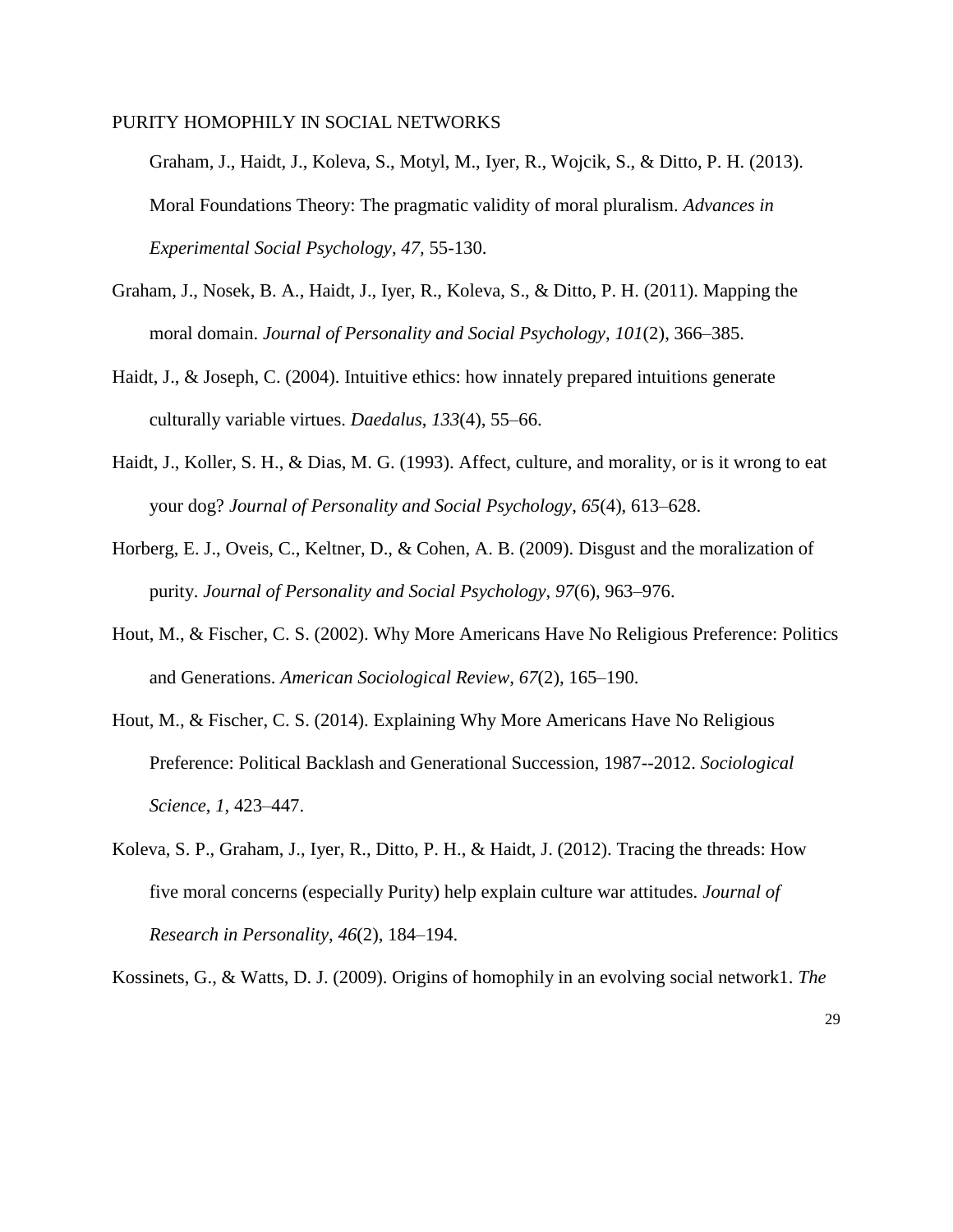*[American Journal of Sociology](http://paperpile.com/b/W5N4AX/kgT1y)*[,](http://paperpile.com/b/W5N4AX/kgT1y) *[115](http://paperpile.com/b/W5N4AX/kgT1y)*[\(2\), 405–450.](http://paperpile.com/b/W5N4AX/kgT1y)

- [Landauer, T. K., & Dumais, S. T. \(1997\). A solution to Plato's problem: The latent semantic](http://paperpile.com/b/W5N4AX/ibI7p)  [analysis theory of acquisition, induction, and representation of knowledge.](http://paperpile.com/b/W5N4AX/ibI7p) *[Psychological](http://paperpile.com/b/W5N4AX/ibI7p)  [Review](http://paperpile.com/b/W5N4AX/ibI7p)*[,](http://paperpile.com/b/W5N4AX/ibI7p) *[104](http://paperpile.com/b/W5N4AX/ibI7p)*[\(2\), 211.](http://paperpile.com/b/W5N4AX/ibI7p)
- [Landauer, T. K., McNamara, D. S., Dennis, S., & Kintsch, W. \(2013\).](http://paperpile.com/b/W5N4AX/HIW1l) *[Handbook of latent](http://paperpile.com/b/W5N4AX/HIW1l)  [semantic analysis](http://paperpile.com/b/W5N4AX/HIW1l)*[. Psychology Press.](http://paperpile.com/b/W5N4AX/HIW1l)
- [Lazarsfeld, P. F., Merton, R. K., & Others. \(1954\). Friendship as a social process: A substantive](http://paperpile.com/b/W5N4AX/llYZS)  [and methodological analysis.](http://paperpile.com/b/W5N4AX/llYZS) *[Freedom and Control in](http://paperpile.com/b/W5N4AX/llYZS) Modern Society*[,](http://paperpile.com/b/W5N4AX/llYZS) *[18](http://paperpile.com/b/W5N4AX/llYZS)*[\(1\), 18–66.](http://paperpile.com/b/W5N4AX/llYZS)
- [Lee, S. W. S., & Schwarz, N. \(2010\). Dirty hands and dirty mouths: embodiment of the moral](http://paperpile.com/b/W5N4AX/miRga)[purity metaphor is specific to the motor modality involved in moral transgression.](http://paperpile.com/b/W5N4AX/miRga)  *[Psychological Science](http://paperpile.com/b/W5N4AX/miRga)*[,](http://paperpile.com/b/W5N4AX/miRga) *[21](http://paperpile.com/b/W5N4AX/miRga)*[\(10\), 1423–1425.](http://paperpile.com/b/W5N4AX/miRga)
- [McPherson, M., Smith-Lovin, L., & Cook, J. M. \(2001\). Birds of a Feather: Homophily in Social](http://paperpile.com/b/W5N4AX/1uPNv)  [Networks.](http://paperpile.com/b/W5N4AX/1uPNv) *[Annual Review of Sociology](http://paperpile.com/b/W5N4AX/1uPNv)*[,](http://paperpile.com/b/W5N4AX/1uPNv) *[27](http://paperpile.com/b/W5N4AX/1uPNv)*[, 415–444.](http://paperpile.com/b/W5N4AX/1uPNv)
- [Moriasi, D. N., Arnold, J. G., Van Liew, M. W., Bingner, R. L., Harmel, R. D., & Veith, T. L.](http://paperpile.com/b/W5N4AX/odEi)  [\(2007\). Model Evaluation Guidelines for Systematic Quantification of Accuracy in](http://paperpile.com/b/W5N4AX/odEi)  [Watershed Simulations.](http://paperpile.com/b/W5N4AX/odEi) *[American Society of Agricultural and Biological Engineers](http://paperpile.com/b/W5N4AX/odEi)*[,](http://paperpile.com/b/W5N4AX/odEi) *[50](http://paperpile.com/b/W5N4AX/odEi)*[\(3\),](http://paperpile.com/b/W5N4AX/odEi)  [885–900.](http://paperpile.com/b/W5N4AX/odEi)
- [Motyl, M., Iyer, R., Oishi, S., Trawalter, S., & Nosek, B. A. \(2014\). How ideological migration](http://paperpile.com/b/W5N4AX/UKyjd)  [geographically segregates groups.](http://paperpile.com/b/W5N4AX/UKyjd) *[Journal of Experimental Social Psychology](http://paperpile.com/b/W5N4AX/UKyjd)*[,](http://paperpile.com/b/W5N4AX/UKyjd) *[51](http://paperpile.com/b/W5N4AX/UKyjd)*[\(0\), 1–14.](http://paperpile.com/b/W5N4AX/UKyjd)

[Political Polarization in the American Public -](http://paperpile.com/b/W5N4AX/LwUpg) Pew Research .. (n.d.). Retrieved from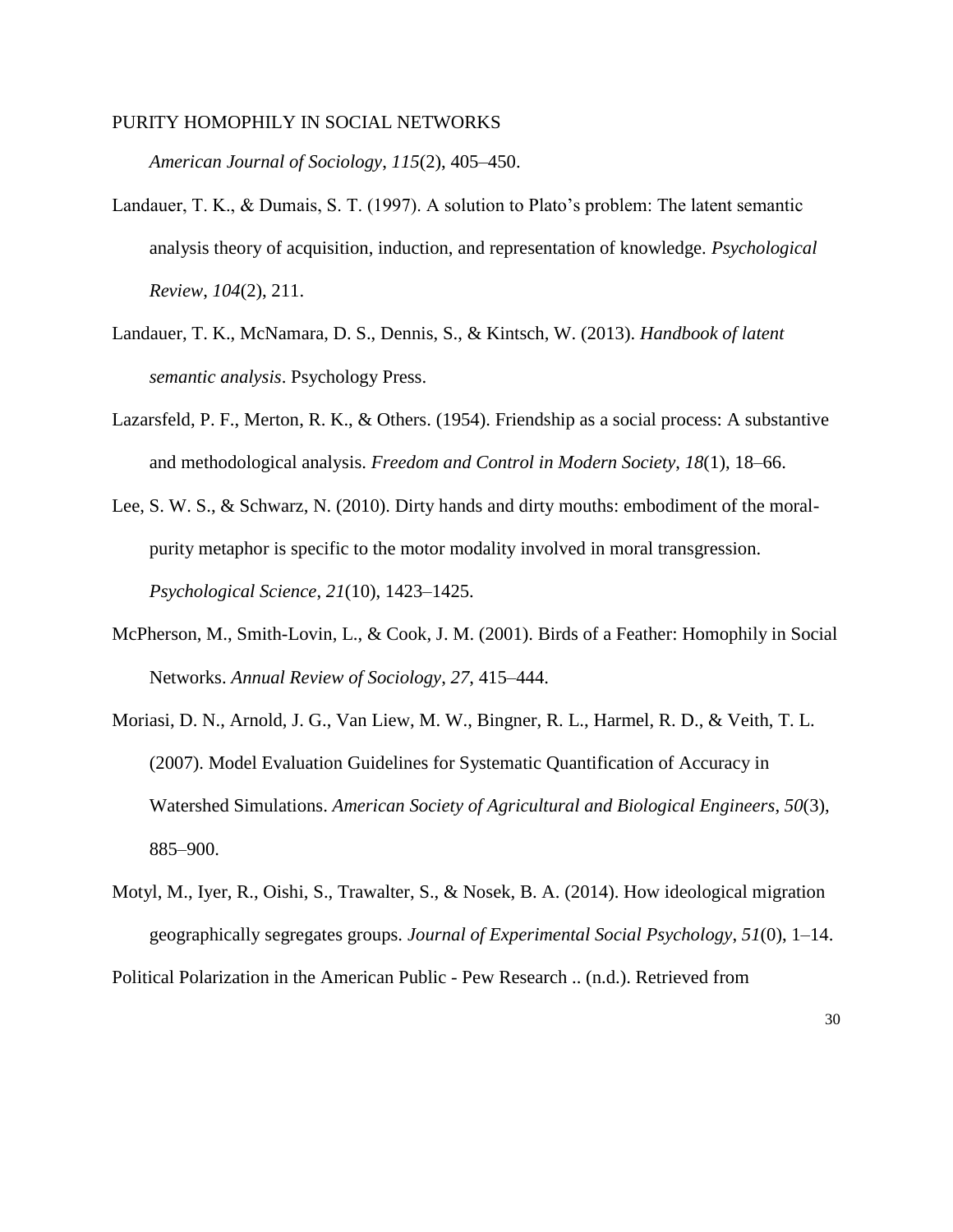<http://www.people-press.org/files/2014/06/6-12-2014-Political-Polarization-Release.pdf>

- [Pennebaker, J. W., Booth, R. J., & Francis, M. E. \(2007\). Linguistic inquiry and word count:](http://paperpile.com/b/W5N4AX/kfVgi)  [LIWC \[Computer software\].](http://paperpile.com/b/W5N4AX/kfVgi) *[Austin, TX: Liwc. Net](http://paperpile.com/b/W5N4AX/kfVgi)*[.](http://paperpile.com/b/W5N4AX/kfVgi)
- Preston, [J. L., & Ritter, R. S. \(2012\). Cleanliness and godliness: Mutual association between two](http://paperpile.com/b/W5N4AX/VFENu)  [kinds of personal purity.](http://paperpile.com/b/W5N4AX/VFENu) *[Journal of Experimental Social Psychology](http://paperpile.com/b/W5N4AX/VFENu)*[,](http://paperpile.com/b/W5N4AX/VFENu) *[48](http://paperpile.com/b/W5N4AX/VFENu)*[\(6\), 1365–1368.](http://paperpile.com/b/W5N4AX/VFENu)
- [Raudenbush, S. W., & Bryk, A. S. \(2002\).](http://paperpile.com/b/W5N4AX/MGSq) *[Hierarchical linear models: Applications and data](http://paperpile.com/b/W5N4AX/MGSq)  [analysis methods](http://paperpile.com/b/W5N4AX/MGSq)* [\(Vol. 1\). Sage.](http://paperpile.com/b/W5N4AX/MGSq)
- [Rozin, P., Haidt, J., & Fincher, K. \(2009\). From oral to moral.](http://paperpile.com/b/W5N4AX/R2T0Q) *[Science](http://paperpile.com/b/W5N4AX/R2T0Q)*[.](http://paperpile.com/b/W5N4AX/R2T0Q)  [http://doi.org/](http://paperpile.com/b/W5N4AX/R2T0Q)[10.1126/science.1170492](http://dx.doi.org/10.1126/science.1170492)
- [Skitka, L. J., Bauman, C. W., & Sargis, E. G. \(2005\). Moral conviction: another contributor to](http://paperpile.com/b/W5N4AX/pPny2)  [attitude strength or something more?](http://paperpile.com/b/W5N4AX/pPny2) *[Journal of Personality and Social Psychology](http://paperpile.com/b/W5N4AX/pPny2)*[,](http://paperpile.com/b/W5N4AX/pPny2) *[88](http://paperpile.com/b/W5N4AX/pPny2)*[\(6\),](http://paperpile.com/b/W5N4AX/pPny2)  [895–917.](http://paperpile.com/b/W5N4AX/pPny2)
- [Tukey, J. W. \(1949\). Comparing individual means in the analysis of variance.](http://paperpile.com/b/W5N4AX/dY1u) *[Biometrics](http://paperpile.com/b/W5N4AX/dY1u)*[,](http://paperpile.com/b/W5N4AX/dY1u) *[5](http://paperpile.com/b/W5N4AX/dY1u)*[\(2\),](http://paperpile.com/b/W5N4AX/dY1u)  [99–114.](http://paperpile.com/b/W5N4AX/dY1u)
- [Vaisey, S., & Lizardo, O. \(2010\). Can Cultural Worldviews Influence Network Composition?](http://paperpile.com/b/W5N4AX/OZ4u4) *[Social Forces; a Scientific Medium of Social Study and Interpretation](http://paperpile.com/b/W5N4AX/OZ4u4)*[,](http://paperpile.com/b/W5N4AX/OZ4u4) *[88](http://paperpile.com/b/W5N4AX/OZ4u4)*[\(4\), 1595–1618.](http://paperpile.com/b/W5N4AX/OZ4u4)

[Vapnik, V. \(2000\).](http://paperpile.com/b/W5N4AX/EeQjj) *[The Nature of Statistical Learning Theory](http://paperpile.com/b/W5N4AX/EeQjj)*[. Springer.](http://paperpile.com/b/W5N4AX/EeQjj)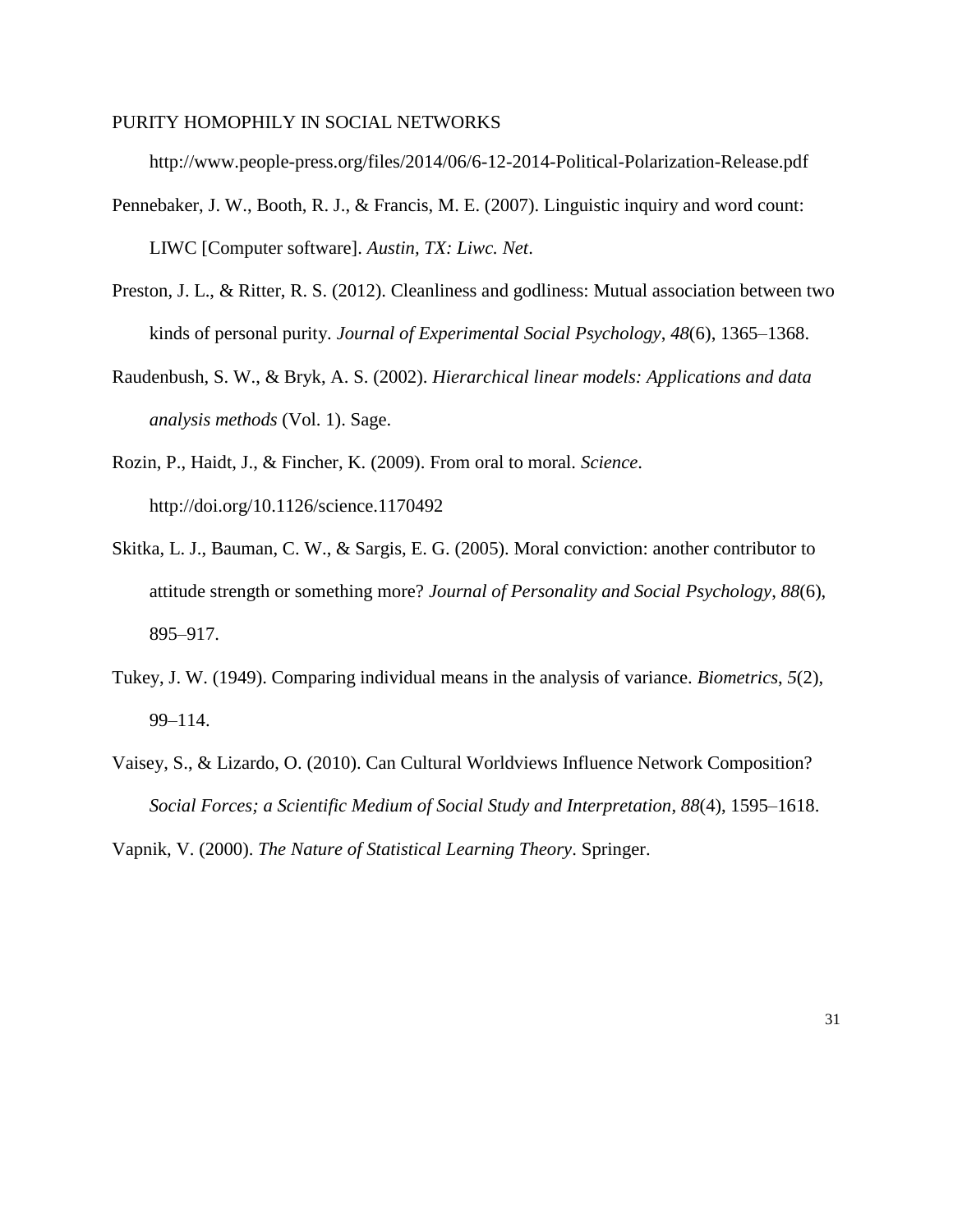

**Figure 1**. An algorithmic description of the method we used to measure moral rhetoric. We start by computing a matrix of word co-occurrence (A) and perform Singular Value Decomposition on it (B). The semantic space is created by truncating the matrix to 100 dimensions (C). Using vector addition we can then compute vectors for tweets (D1). We measure moral loadings of a tweet as the cosine of the mean angle between its vector with those of terms associated with each moral concern (D2).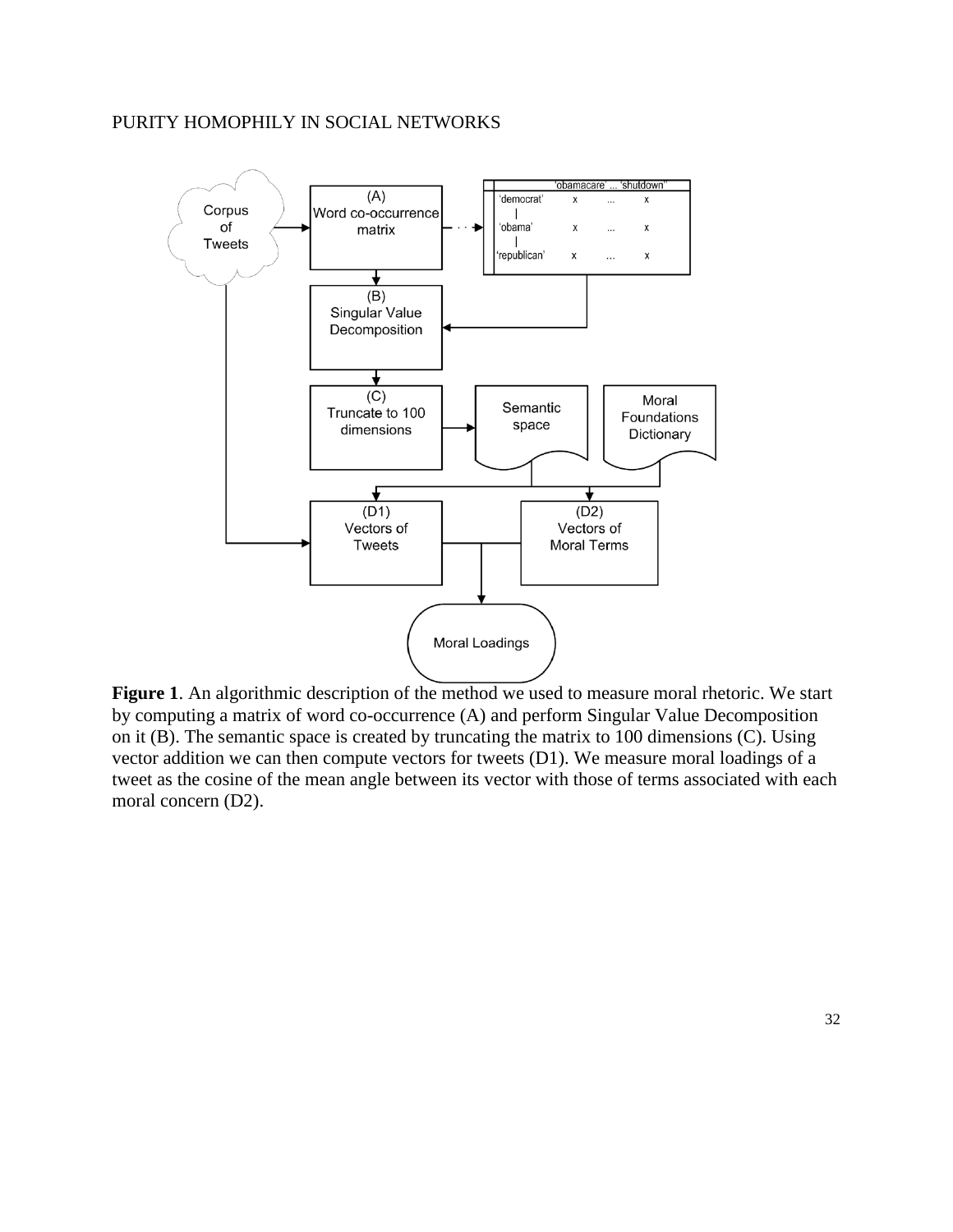

**Figure 2**. Correlation between node distance and differences in moral loadings. Error bars represent 99% CI.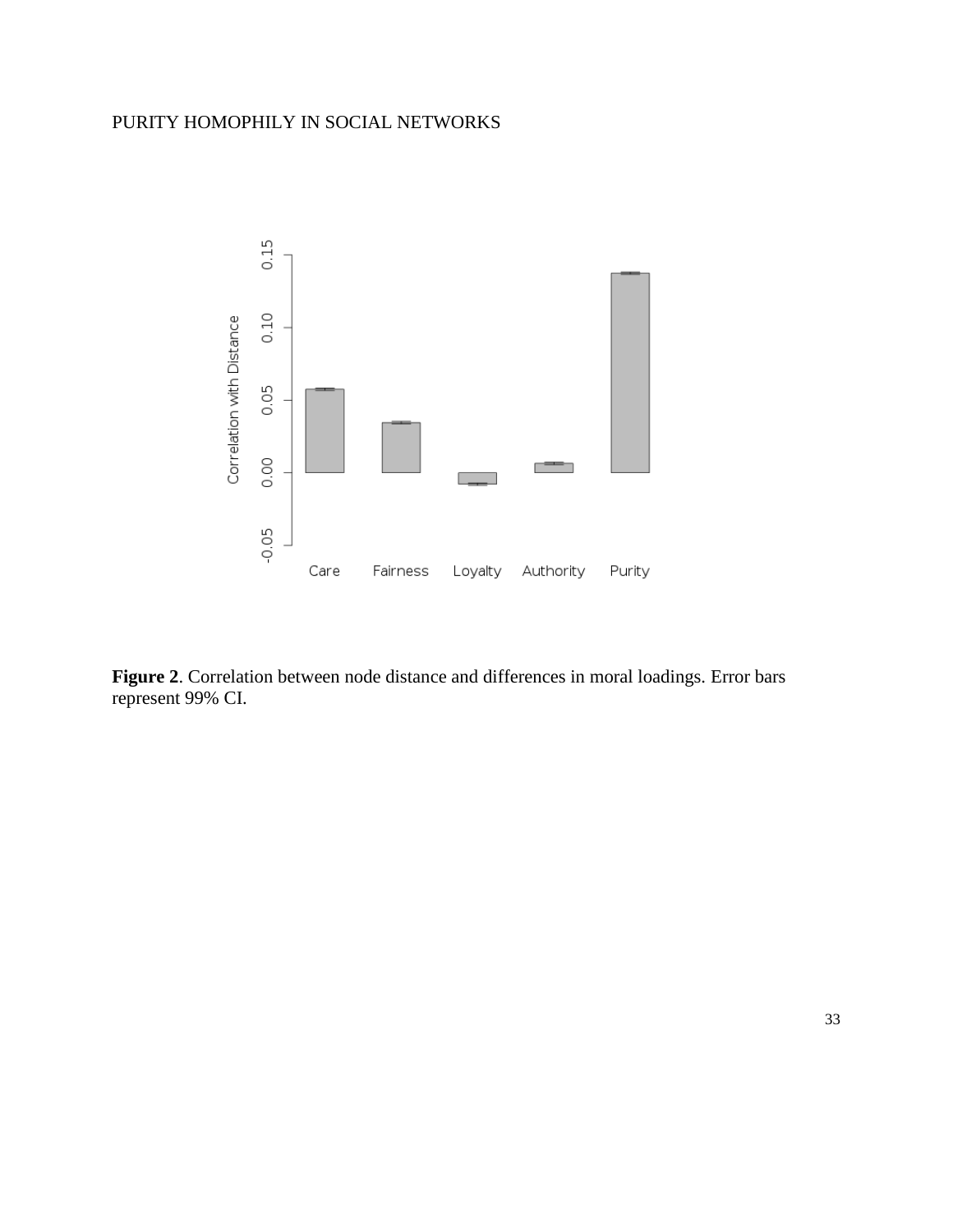

**Figure 3.** Change in Loading of Moral Concerns based on Distance in the Social Graph. A significant increase in difference in purity loading was observed with increase in distance. This difference increase at every distance level, and such linear increase is not observed with other moral concerns. Error bars represent 99% CI.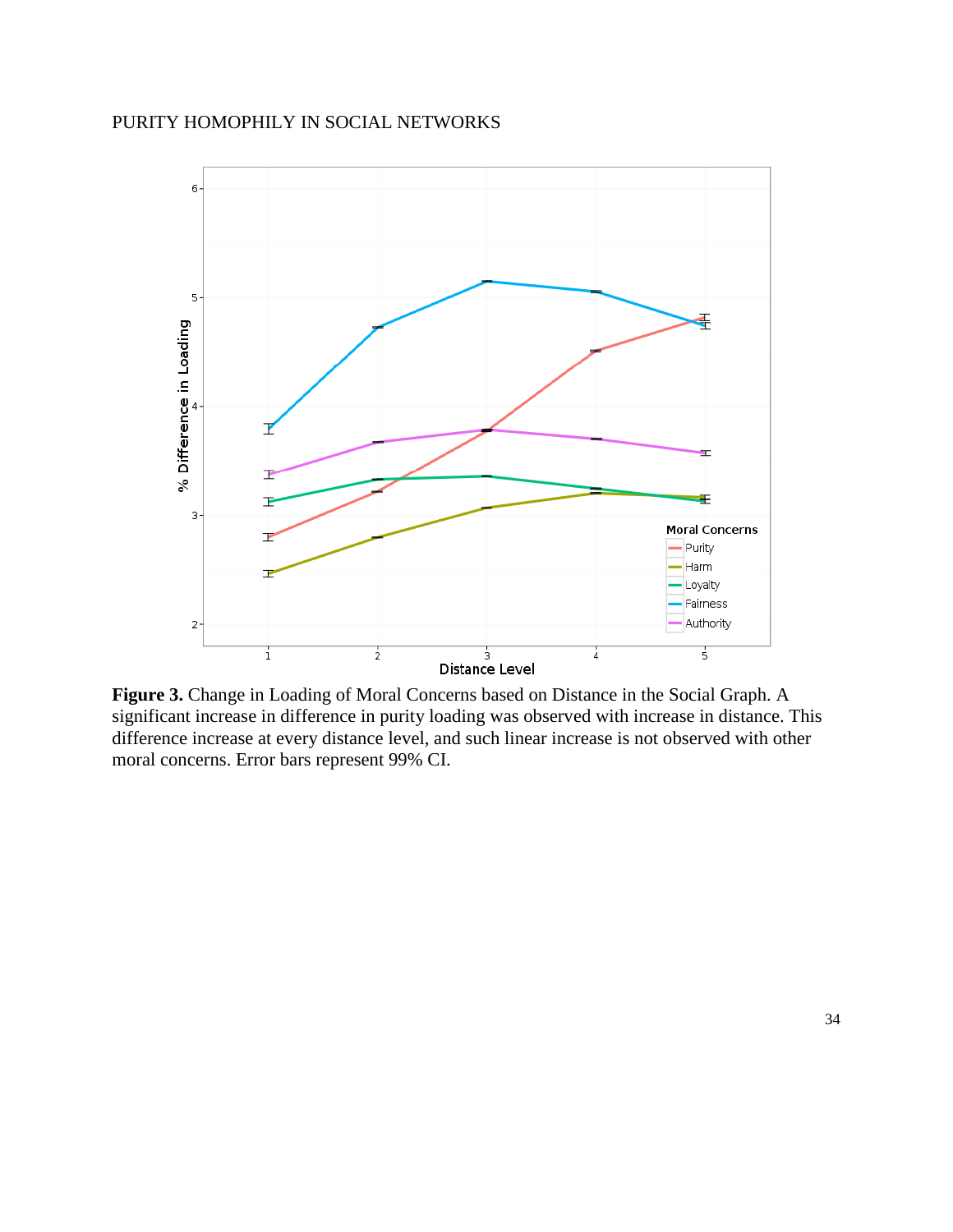

**Figure 4.** Study 2 results. Standardized average of social and physical distancing for the Moral Foundation feedback conditions. Error bars represent 95% CI.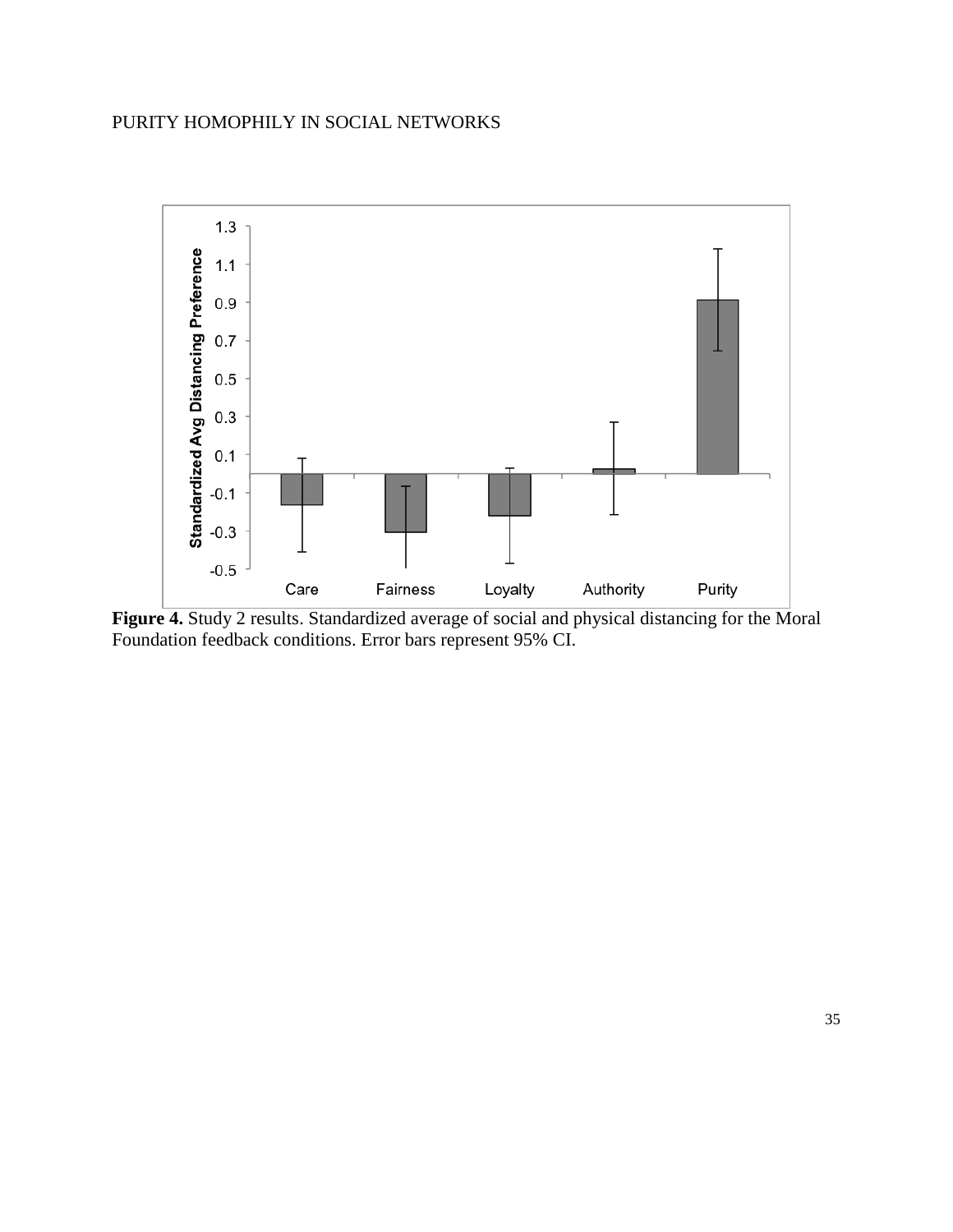

**Figure 5.** Study 3 results. Standardized average of social and physical closeness for the Moral Foundation feedback conditions. Error bars represent 95% CI.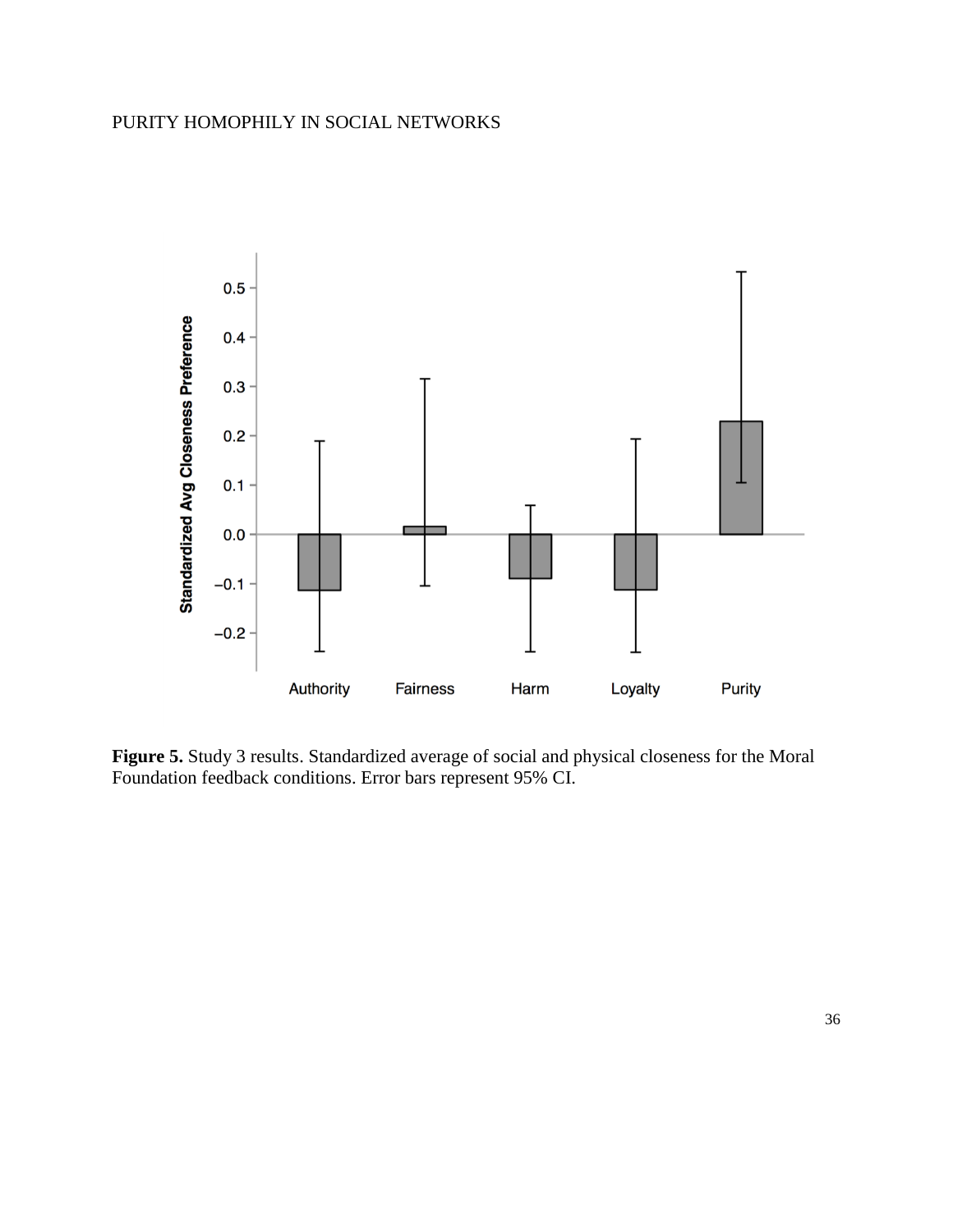| User Set      | Distance          | $MDifference$ (SE)  | 99% CI            | $\overline{d}$ | df      | $\mathcal{Z}$ | Sig.    |
|---------------|-------------------|---------------------|-------------------|----------------|---------|---------------|---------|
| All Users     | $2 \text{ vs } 1$ | 0.0045(0.0003)      | [0.0036, 0.0053]  | 0.1774         | 9990232 | 16.95         | < 0.001 |
|               | 3 vs 2            | 0.0048(0.00008)     | [0.0046, 0.0051]  | 0.1702         | 9990232 | 57.02         | $-.001$ |
|               | 4 ys 3            | $0.0074$ $(.00009)$ | [0.0071, 0.0077]  | 0.2403         | 9990232 | 81.81         | < .001  |
|               | $5 \text{ vs } 4$ | 0.0023(0.0002)      | [0.0017, 0.0028]  | 0.0647         | 9990232 | 12.87         | < .001  |
| Liberals      | $2 \text{ vs } 1$ | 0.0030(0.0003)      | [0.0019, 0.0042]  | 0.1303         | 793533  | 8.355         | < .001  |
|               | 3 vs 2            | 0.0037(0.0002)      | [0.0030, 0.0044]  | 0.1534         | 793533  | 16.126        | < 0.001 |
|               | $4 \text{ vs } 3$ | 0.0031(0.0006)      | [0.0014, 0.0048]  | 0.1213         | 793533  | 5.429         | < 0.001 |
| Conservatives | $2 \text{ vs } 1$ | 0.0053(0.0004)      | [0.0041, 0.0066]  | 0.2104         | 4687714 | 13.60         | < .001  |
|               | 3 vs 2            | 0.0053(0.0001)      | [0.0050, 0.0057]  | 0.1832         | 4687714 | 45.80         | < 0.001 |
|               | 4 vs 3            | 0.007<br>(0.0001)   | [0.0069, .0.0077] | 0.2306         | 4687714 | 59.83         | < .001  |

*Table 1*. Tukey's HSD Comparisons of Purity Differences Between Distance Levels within Liberal and Conservative Clusters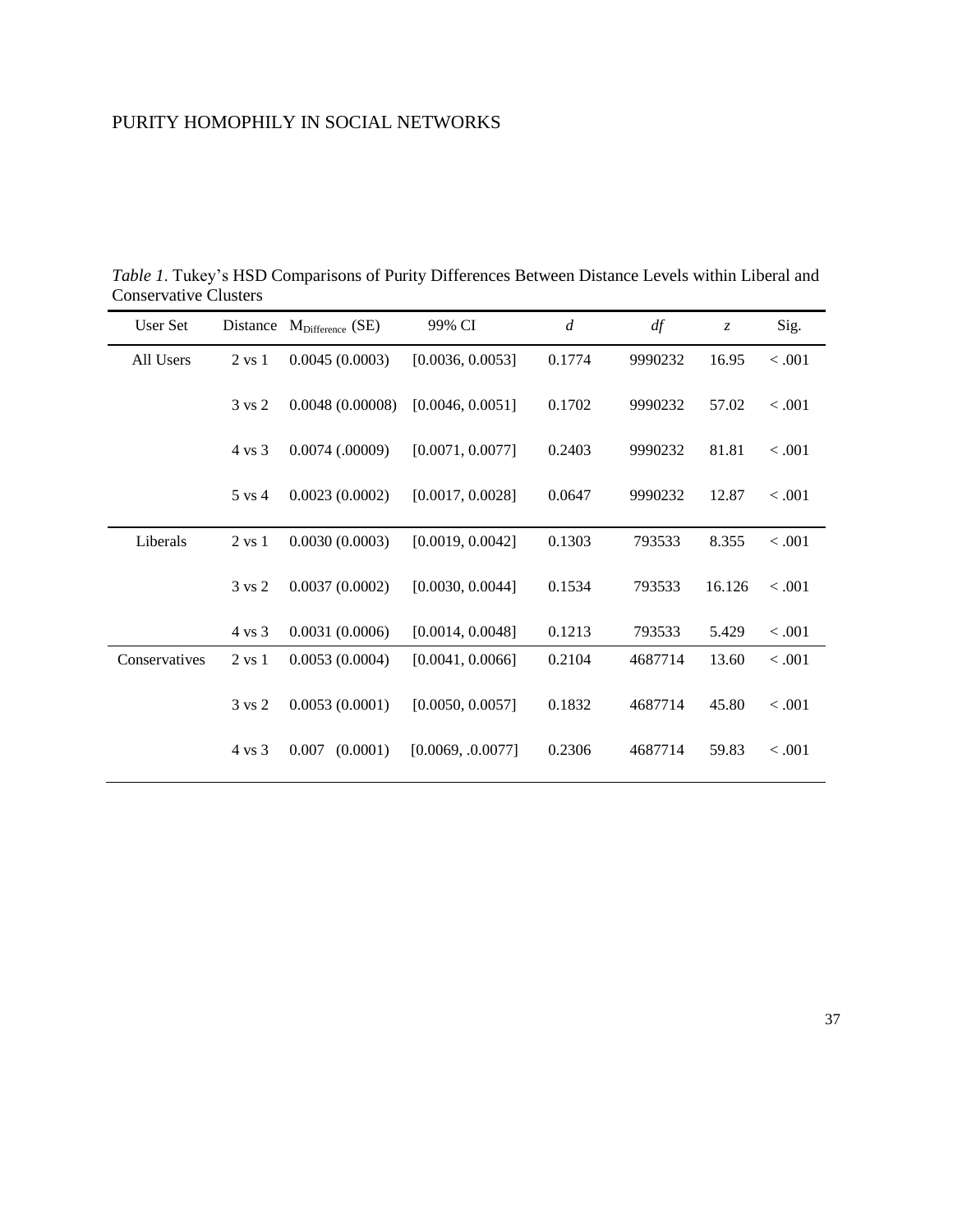| <b>Model Test</b> | $MRMSEa$ <sup>††</sup>             | $MRMSEPurity - MRMSEa†††$           | $\overline{d}$ | t         | Sig.      |
|-------------------|------------------------------------|-------------------------------------|----------------|-----------|-----------|
|                   | (SD) [95% CI]                      | $[95\% \text{ CI}]$                 |                |           |           |
| Harm              | 0.6677(0.0053)<br>[0.6663, 0.6691] | $-0.0022$ [ $-0.0008$ , $-0.0038$ ] | $-0.2191$      | $-3.0982$ | ${<}005$  |
| Fairness          | 0.6676(0.0052)<br>[0.6663, 0.6691] | $-0.0023$ [ $-0.0008$ , $-0.0038$ ] | $-0.2193$      | $-3.1014$ | ${<}.005$ |
| Loyalty           | 0.6677(0.0052)<br>[0.6663, 0.6691] | $-0.0023$ [0.0008, $-0.0038$ ]      | $-0.2193$      | $-3.069$  | < .005    |
| Authority         | 0.6677(0.0053)<br>[0.6663, 0.6691] | $-0.0023$ [0.0008, $-0.0038$ ]      | $-0.2202$      | $-3.1144$ | < 0.005   |
| Purity            | 0.6654(0.0052)<br>[0.6640, 0.6668] |                                     |                |           |           |

*Table 2.* RMSE Comparisons for Bootstrapped SVM Regression Models for Moral Dimensions †

*Note.* <sup>†</sup>These estimates have been rounded from the 7th place to the 4th decimal place.

††Mean-Root-Mean-Squared-Errors (MRSME) were calculated by averaging across RMSEs from 100 k-fold-validated (*K=*10) models which were each estimated on randomly drawn *N*=10,000 samples.

<sup>†††</sup>Comparisons of model fit (Purity vs. all others) were conducted with independent *t* tests using the distribution of  $N=100$ RMSEs obtained during the bootstrapping process.